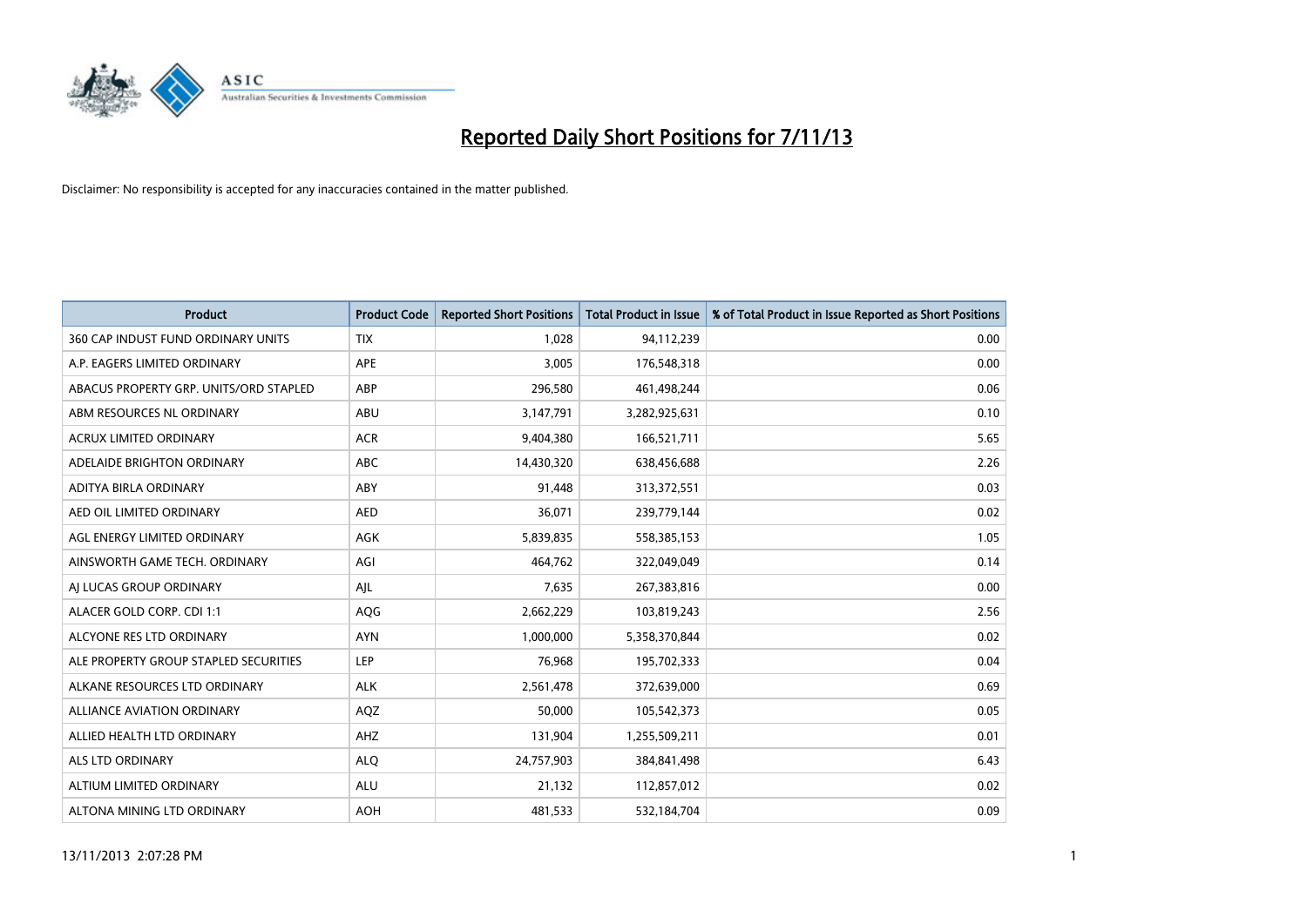

| <b>Product</b>                          | <b>Product Code</b> | <b>Reported Short Positions</b> | <b>Total Product in Issue</b> | % of Total Product in Issue Reported as Short Positions |
|-----------------------------------------|---------------------|---------------------------------|-------------------------------|---------------------------------------------------------|
| ALUMINA LIMITED ORDINARY                | <b>AWC</b>          | 163,978,146                     | 2,806,225,615                 | 5.84                                                    |
| AMALGAMATED HOLDINGS ORDINARY           | AHD                 | 21,682                          | 157,809,687                   | 0.01                                                    |
| AMCOM TELECOMM. ORDINARY                | AMM                 | 558,846                         | 244,557,101                   | 0.23                                                    |
| AMCOR LIMITED ORDINARY                  | AMC                 | 4,001,885                       | 1,206,684,923                 | 0.33                                                    |
| AMP LIMITED ORDINARY                    | AMP                 | 31,625,680                      | 2,957,737,964                 | 1.07                                                    |
| AMPELLA MINING ORDINARY                 | <b>AMX</b>          | 340,644                         | 248,000,493                   | 0.14                                                    |
| ANSELL LIMITED ORDINARY                 | <b>ANN</b>          | 6,548,776                       | 130,648,660                   | 5.01                                                    |
| ANTARES ENERGY LTD ORDINARY             | AZZ                 | 292,147                         | 255,000,000                   | 0.11                                                    |
| ANZ BANKING GRP LTD ORDINARY            | ANZ                 | 5,361,490                       | 2,743,664,614                 | 0.20                                                    |
| APA GROUP STAPLED SECURITIES            | <b>APA</b>          | 12,128,989                      | 835,750,807                   | 1.45                                                    |
| APN NEWS & MEDIA ORDINARY               | <b>APN</b>          | 16,515,333                      | 661,526,586                   | 2.50                                                    |
| AQUARIUS PLATINUM. ORDINARY             | <b>AOP</b>          | 6,744,629                       | 486,851,336                   | 1.39                                                    |
| AQUILA RESOURCES ORDINARY               | <b>AQA</b>          | 14,126,661                      | 411,804,442                   | 3.43                                                    |
| ARAFURA RESOURCE LTD ORDINARY           | <b>ARU</b>          | 8,367                           | 441,270,644                   | 0.00                                                    |
| ARB CORPORATION ORDINARY                | <b>ARP</b>          | 1,376,886                       | 72,481,302                    | 1.90                                                    |
| ARDENT LEISURE GROUP STAPLED SECURITIES | AAD                 | 2,373,905                       | 404,994,420                   | 0.59                                                    |
| ARENA REIT ORDINARY UNITS               | <b>ARF</b>          | 61,547                          | 206,342,963                   | 0.03                                                    |
| ARISTOCRAT LEISURE ORDINARY             | ALL                 | 8,132,324                       | 551,418,047                   | 1.47                                                    |
| ARRIUM LTD ORDINARY                     | ARI                 | 36,448,338                      | 1,361,469,008                 | 2.68                                                    |
| ASCIANO LIMITED ORDINARY                | <b>AIO</b>          | 9,176,702                       | 975,385,664                   | 0.94                                                    |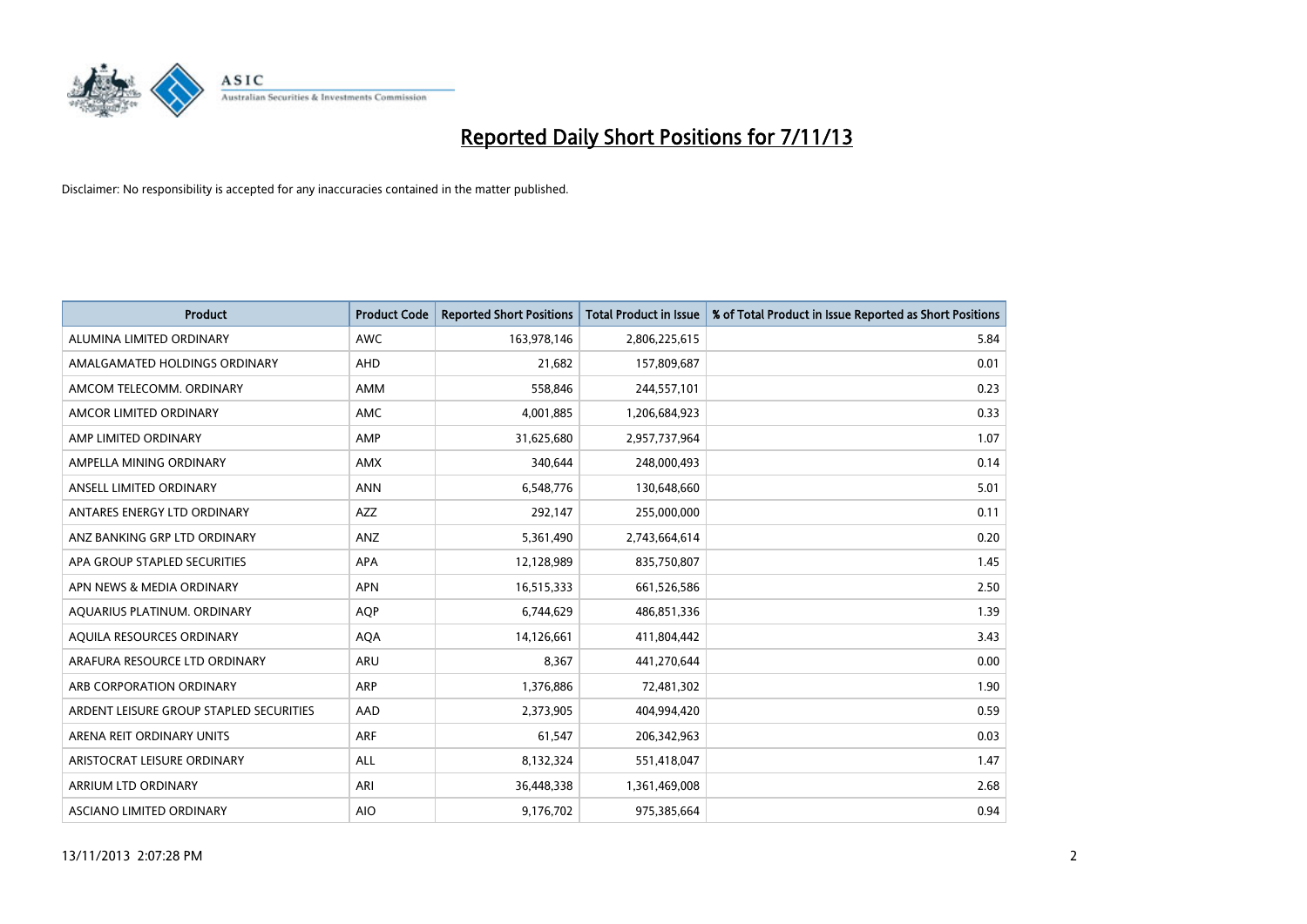

| <b>Product</b>                            | <b>Product Code</b> | <b>Reported Short Positions</b> | <b>Total Product in Issue</b> | % of Total Product in Issue Reported as Short Positions |
|-------------------------------------------|---------------------|---------------------------------|-------------------------------|---------------------------------------------------------|
| ASG GROUP LIMITED ORDINARY                | <b>ASZ</b>          | 1,341,613                       | 206,720,839                   | 0.65                                                    |
| ASPEN GROUP STAPLED SEC. DEF SET          | <b>APZDA</b>        | 9,866                           | 119,848,002                   | 0.01                                                    |
| ASTRO JAP PROP GROUP STAPLED US PROHIBIT. | AJA                 | 40,339                          | 67,211,752                    | 0.06                                                    |
| ASX LIMITED ORDINARY                      | ASX                 | 3,254,652                       | 193,595,162                   | 1.68                                                    |
| ATLANTIC LIMITED ORDINARY                 | ATI                 | 50,000                          | 154,757,339                   | 0.03                                                    |
| ATLAS IRON LIMITED ORDINARY               | <b>AGO</b>          | 62,387,363                      | 915,496,158                   | 6.81                                                    |
| AUCKLAND INTERNATION ORDINARY             | AIA                 | 13,767                          | 1,322,564,489                 | 0.00                                                    |
| AURIZON HOLDINGS LTD ORDINARY             | AZJ                 | 2,733,299                       | 2,137,284,503                 | 0.13                                                    |
| <b>AURORA OIL &amp; GAS ORDINARY</b>      | <b>AUT</b>          | 7,099,685                       | 448,785,778                   | 1.58                                                    |
| AUSDRILL LIMITED ORDINARY                 | ASL                 | 15,932,894                      | 312,277,224                   | 5.10                                                    |
| AUSENCO LIMITED ORDINARY                  | AAX                 | 1,331,916                       | 123,527,574                   | 1.08                                                    |
| <b>AUSTAL LIMITED ORDINARY</b>            | ASB                 | 696,105                         | 346,007,639                   | 0.20                                                    |
| AUSTBROKERS HOLDINGS ORDINARY             | <b>AUB</b>          | 2,678                           | 59,584,580                    | 0.00                                                    |
| AUSTIN ENGINEERING ORDINARY               | ANG                 | 405,833                         | 73,164,403                    | 0.55                                                    |
| AUSTRALAND PROPERTY STAPLED SECURITY      | <b>ALZ</b>          | 2,900,605                       | 578,324,670                   | 0.50                                                    |
| AUSTRALIAN AGRICULT. ORDINARY             | AAC                 | 4,669,045                       | 532,294,404                   | 0.88                                                    |
| AUSTRALIAN INFR LTD ORDINARY              | <b>AIX</b>          | 3,622,417                       | 620,733,944                   | 0.58                                                    |
| AUSTRALIAN PHARM, ORDINARY                | API                 | 2,695,034                       | 488,115,883                   | 0.55                                                    |
| AUTOMOTIVE HOLDINGS ORDINARY              | <b>AHE</b>          | 282,781                         | 260,579,682                   | 0.11                                                    |
| AVIENNINGS LIMITED ORDINARY               | <b>AVJ</b>          | 69,999                          | 384,423,851                   | 0.02                                                    |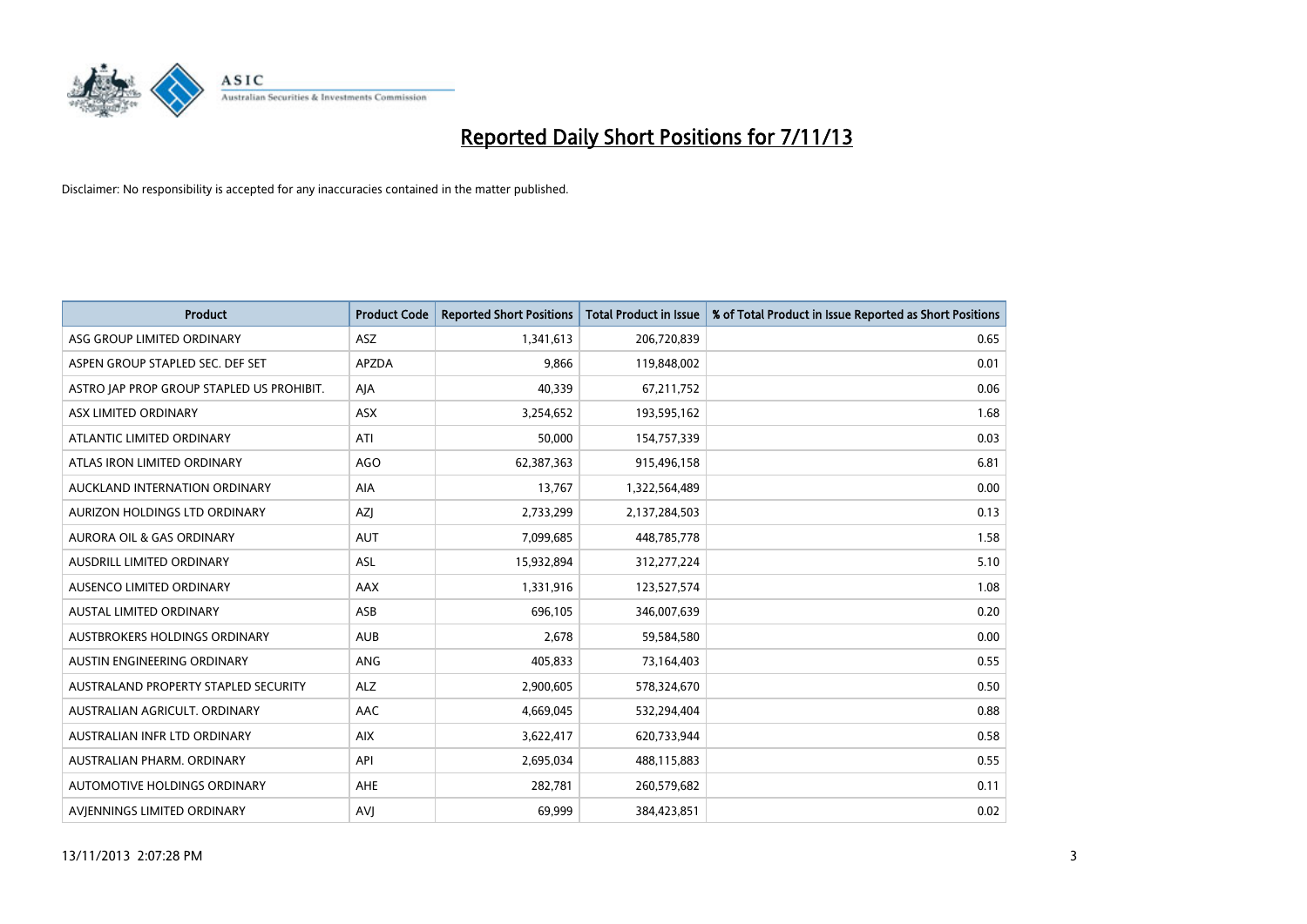

| <b>Product</b>                                | <b>Product Code</b> | <b>Reported Short Positions</b> | <b>Total Product in Issue</b> | % of Total Product in Issue Reported as Short Positions |
|-----------------------------------------------|---------------------|---------------------------------|-------------------------------|---------------------------------------------------------|
| AWE LIMITED ORDINARY                          | <b>AWE</b>          | 1,070,485                       | 522,116,985                   | 0.21                                                    |
| <b>BANDANNA ENERGY ORDINARY</b>               | <b>BND</b>          | 19,181,557                      | 528,481,199                   | 3.63                                                    |
| BANK OF QUEENSLAND. ORDINARY                  | <b>BOQ</b>          | 2,966,686                       | 319,809,993                   | 0.93                                                    |
| <b>BASE RES LIMITED ORDINARY</b>              | <b>BSE</b>          | 6,405,735                       | 561,840,029                   | 1.14                                                    |
| BATHURST RES NZ LTD ORDINARY                  | <b>BRL</b>          | 17,690,266                      | 821,457,725                   | 2.15                                                    |
| <b>BC IRON LIMITED ORDINARY</b>               | <b>BCI</b>          | 81,787                          | 123,778,630                   | 0.07                                                    |
| BEACH ENERGY LIMITED ORDINARY                 | <b>BPT</b>          | 19,794,732                      | 1,277,533,962                 | 1.55                                                    |
| BEADELL RESOURCE LTD ORDINARY                 | <b>BDR</b>          | 38,468,068                      | 790,527,280                   | 4.87                                                    |
| BEGA CHEESE LTD ORDINARY                      | <b>BGA</b>          | 503,985                         | 151,866,050                   | 0.33                                                    |
| BENDIGO AND ADELAIDE ORDINARY                 | <b>BEN</b>          | 12,459,020                      | 409,961,672                   | 3.04                                                    |
| BERKELEY RESOURCES ORDINARY                   | <b>BKY</b>          | 646,390                         | 179,393,323                   | 0.36                                                    |
| <b>BHP BILLITON LIMITED ORDINARY</b>          | <b>BHP</b>          | 7,208,901                       | 3,211,691,105                 | 0.22                                                    |
| <b>BILLABONG ORDINARY</b>                     | <b>BBG</b>          | 17,896,173                      | 478,944,292                   | 3.74                                                    |
| <b>BIONOMICS LIMITED ORDINARY</b>             | <b>BNO</b>          | 230,370                         | 412,155,924                   | 0.06                                                    |
| <b>BLACKMORES LIMITED ORDINARY</b>            | <b>BKL</b>          | 10,691                          | 17,046,024                    | 0.06                                                    |
| <b>BLACKTHORN RESOURCES ORD US PROHIBITED</b> | <b>BTR</b>          | 884,949                         | 164,285,950                   | 0.54                                                    |
| <b>BLUESCOPE STEEL LTD ORDINARY</b>           | <b>BSL</b>          | 7,128,969                       | 558,733,728                   | 1.28                                                    |
| BOART LONGYEAR ORDINARY                       | <b>BLY</b>          | 43,423,947                      | 461,163,412                   | 9.42                                                    |
| <b>BOOM LOGISTICS ORDINARY</b>                | <b>BOL</b>          | 99,999                          | 474,868,764                   | 0.02                                                    |
| BORAL LIMITED, ORDINARY                       | <b>BLD</b>          | 46,702,976                      | 778,739,826                   | 6.00                                                    |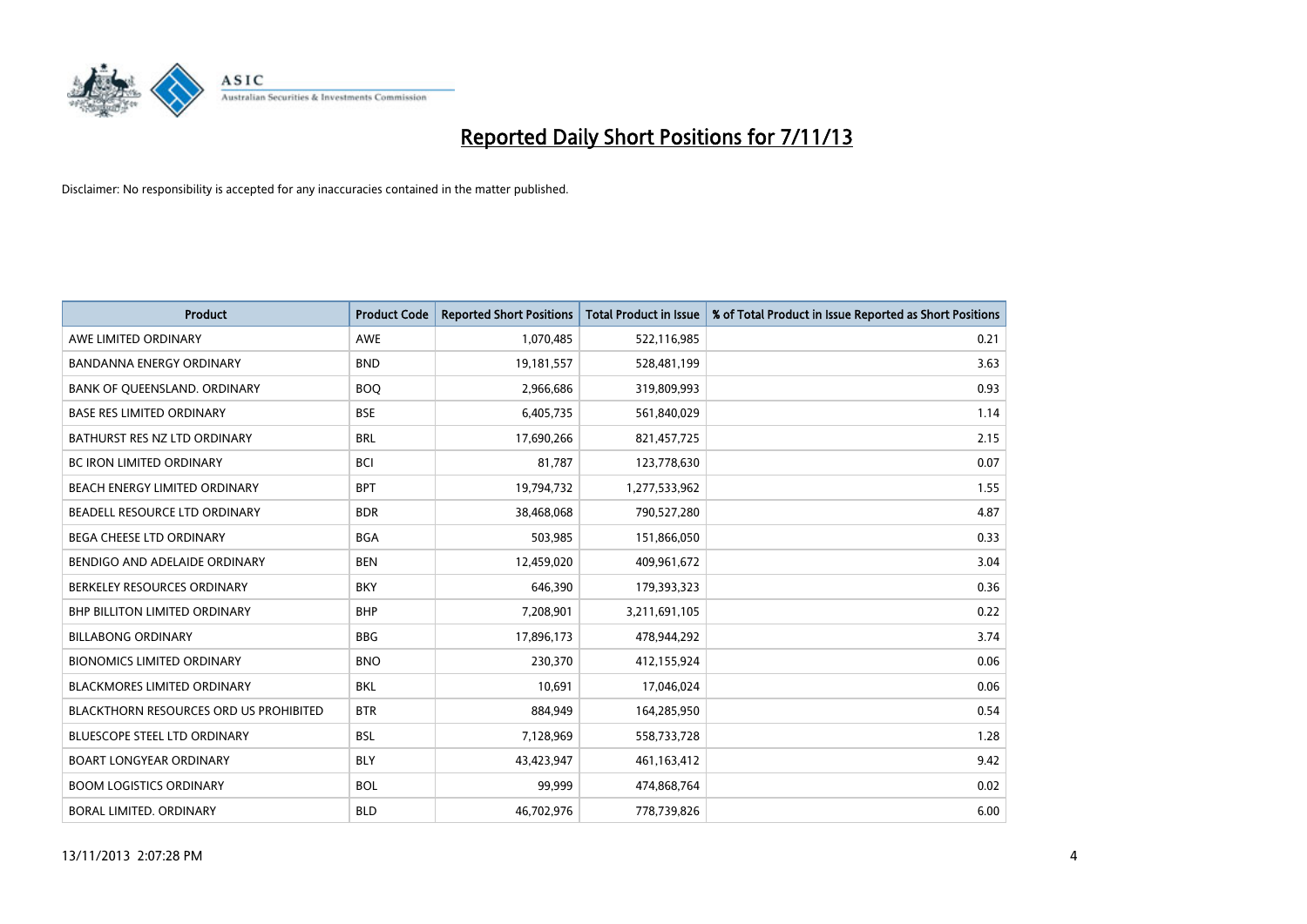

| <b>Product</b>                       | <b>Product Code</b> | <b>Reported Short Positions</b> | <b>Total Product in Issue</b> | % of Total Product in Issue Reported as Short Positions |
|--------------------------------------|---------------------|---------------------------------|-------------------------------|---------------------------------------------------------|
| <b>BRADKEN LIMITED ORDINARY</b>      | <b>BKN</b>          | 18,355,198                      | 169,240,662                   | 10.85                                                   |
| <b>BRAMBLES LIMITED ORDINARY</b>     | <b>BXB</b>          | 2,286,460                       | 1,558,808,990                 | 0.15                                                    |
| <b>BREVILLE GROUP LTD ORDINARY</b>   | <b>BRG</b>          | 2,591,454                       | 130,095,322                   | 1.99                                                    |
| <b>BRICKWORKS LIMITED ORDINARY</b>   | <b>BKW</b>          | 136,491                         | 148,038,996                   | 0.09                                                    |
| <b>BUCCANEER ENERGY LTD ORDINARY</b> | <b>BCC</b>          | 479,299                         | 2,398,671,956                 | 0.02                                                    |
| <b>BURU ENERGY ORDINARY</b>          | <b>BRU</b>          | 13,191,198                      | 298,365,707                   | 4.42                                                    |
| <b>BWP TRUST ORDINARY UNITS</b>      | <b>BWP</b>          | 2,968,760                       | 627,165,919                   | 0.47                                                    |
| <b>CABCHARGE AUSTRALIA ORDINARY</b>  | CAB                 | 15,550,183                      | 120,430,683                   | 12.91                                                   |
| CALTEX AUSTRALIA ORDINARY            | <b>CTX</b>          | 1,759,511                       | 270,000,000                   | 0.65                                                    |
| CAPE LAMBERT RES LTD ORDINARY        | <b>CFE</b>          | 19,764                          | 675,809,769                   | 0.00                                                    |
| <b>CAPITOL HEALTH ORDINARY</b>       | CAJ                 | 147,096                         | 430,799,793                   | 0.03                                                    |
| CARABELLA RES LTD ORDINARY           | <b>CLR</b>          | 100,000                         | 158,236,547                   | 0.06                                                    |
| <b>CARBON ENERGY ORDINARY</b>        | <b>CNX</b>          | 6.799                           | 1,150,931,288                 | 0.00                                                    |
| <b>CARDNO LIMITED ORDINARY</b>       | CDD                 | 7,271,610                       | 145,007,042                   | 5.01                                                    |
| CARNARVON PETROLEUM ORDINARY         | <b>CVN</b>          | 734                             | 937,796,875                   | 0.00                                                    |
| CARSALES.COM LTD ORDINARY            | <b>CRZ</b>          | 2,800,505                       | 237,678,965                   | 1.18                                                    |
| <b>CASH CONVERTERS ORDINARY</b>      | CCV                 | 5,017,673                       | 426,302,767                   | 1.18                                                    |
| CEDAR WOODS PROP. ORDINARY           | <b>CWP</b>          | 12,328                          | 73,732,683                    | 0.02                                                    |
| CENTRAL PETROLEUM ORDINARY           | <b>CTP</b>          | 455,404                         | 309,216,369                   | 0.15                                                    |
| <b>CERAMIC FUEL CELLS ORDINARY</b>   | <b>CFU</b>          | 991,102                         | 1,601,287,414                 | 0.06                                                    |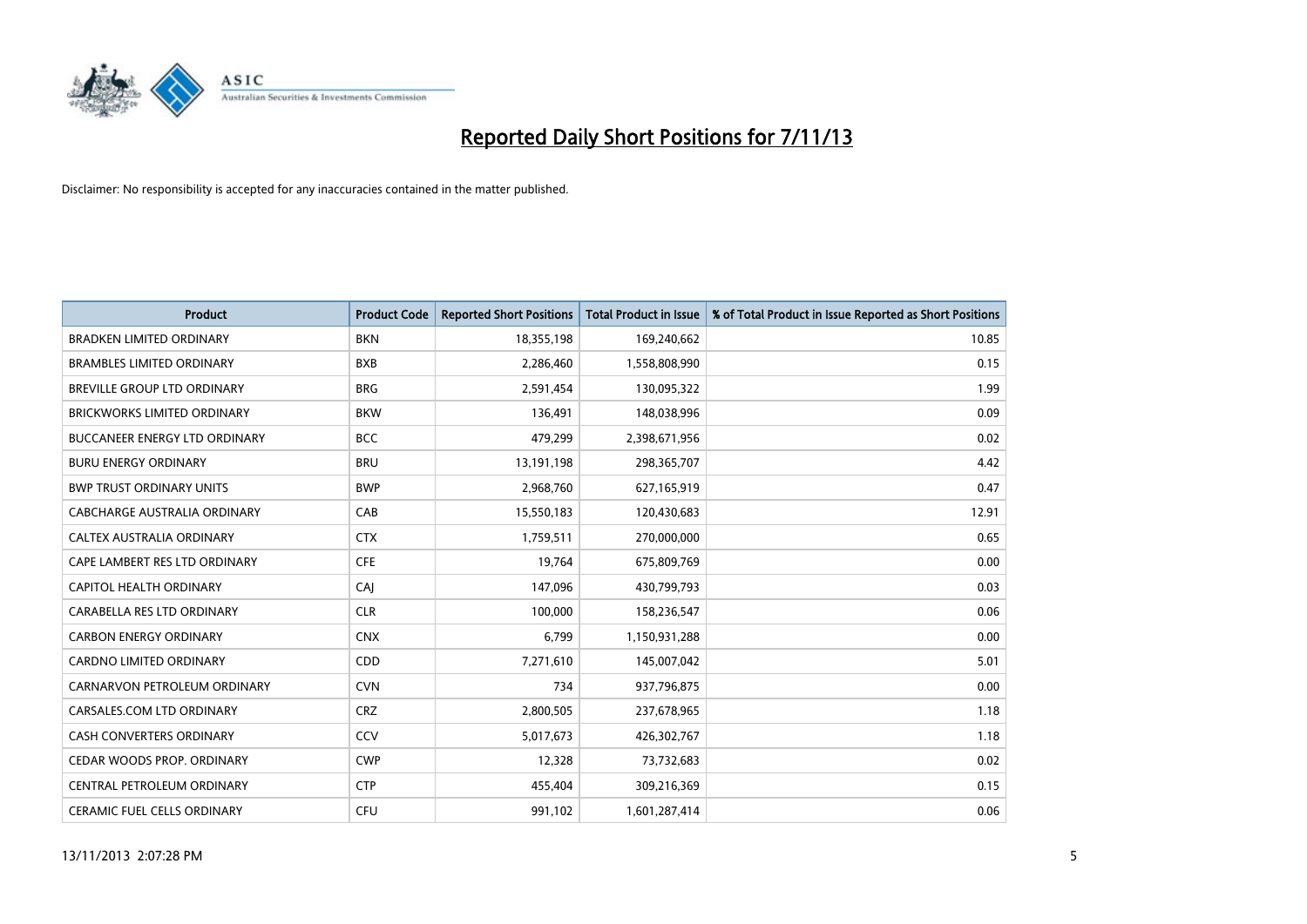

| <b>Product</b>                          | <b>Product Code</b> | <b>Reported Short Positions</b> | <b>Total Product in Issue</b> | % of Total Product in Issue Reported as Short Positions |
|-----------------------------------------|---------------------|---------------------------------|-------------------------------|---------------------------------------------------------|
| CFS RETAIL TRUST GRP STAPLED SECURITIES | <b>CFX</b>          | 59,724,695                      | 2,858,286,690                 | 2.09                                                    |
| CHALLENGER DIV.PRO. STAPLED UNITS       | <b>CDI</b>          | 87.102                          | 214,101,013                   | 0.04                                                    |
| <b>CHALLENGER LIMITED ORDINARY</b>      | <b>CGF</b>          | 902,238                         | 530,862,585                   | 0.17                                                    |
| CHARTER HALL GROUP STAPLED US PROHIBIT. | <b>CHC</b>          | 376,403                         | 309,068,171                   | 0.12                                                    |
| <b>CHARTER HALL RETAIL UNITS</b>        | <b>COR</b>          | 12,276,068                      | 341,843,880                   | 3.59                                                    |
| <b>CHORUS LIMITED ORDINARY</b>          | <b>CNU</b>          | 229,874                         | 396,369,767                   | 0.06                                                    |
| CITIGOLD CORP LTD ORDINARY              | <b>CTO</b>          | 153,427                         | 1,352,907,765                 | 0.01                                                    |
| <b>CLOUGH LIMITED ORDINARY</b>          | <b>CLO</b>          | 351,261                         | 777,438,039                   | 0.05                                                    |
| COAL OF AFRICA LTD ORDINARY             | <b>CZA</b>          | 426                             | 1,048,368,613                 | 0.00                                                    |
| <b>COALSPUR MINES LTD ORDINARY</b>      | <b>CPL</b>          | 8,603,871                       | 641,394,435                   | 1.34                                                    |
| COCA-COLA AMATIL ORDINARY               | <b>CCL</b>          | 18,435,910                      | 763,590,249                   | 2.41                                                    |
| <b>COCHLEAR LIMITED ORDINARY</b>        | <b>COH</b>          | 9,528,213                       | 57,062,020                    | 16.70                                                   |
| <b>COCKATOO COAL ORDINARY</b>           | <b>COK</b>          | 11,157,875                      | 886,294,158                   | 1.26                                                    |
| <b>CODAN LIMITED ORDINARY</b>           | <b>CDA</b>          | 980.586                         | 176,926,104                   | 0.55                                                    |
| <b>COFFEY INTERNATIONAL ORDINARY</b>    | <b>COF</b>          | 18,921                          | 255,833,165                   | 0.01                                                    |
| <b>COLLECTION HOUSE ORDINARY</b>        | <b>CLH</b>          | 980,860                         | 128,969,148                   | 0.76                                                    |
| COMMONWEALTH BANK, ORDINARY             | <b>CBA</b>          | 4,670,418                       | 1,611,928,836                 | 0.29                                                    |
| COMMONWEALTH PROP ORDINARY UNITS        | <b>CPA</b>          | 11,310,954                      | 2,347,003,413                 | 0.48                                                    |
| <b>COMPASS RESOURCES ORDINARY</b>       | <b>CMR</b>          | 7,472                           | 1,403,744,100                 | 0.00                                                    |
| <b>COMPUTERSHARE LTD ORDINARY</b>       | <b>CPU</b>          | 12,938,722                      | 556,203,079                   | 2.33                                                    |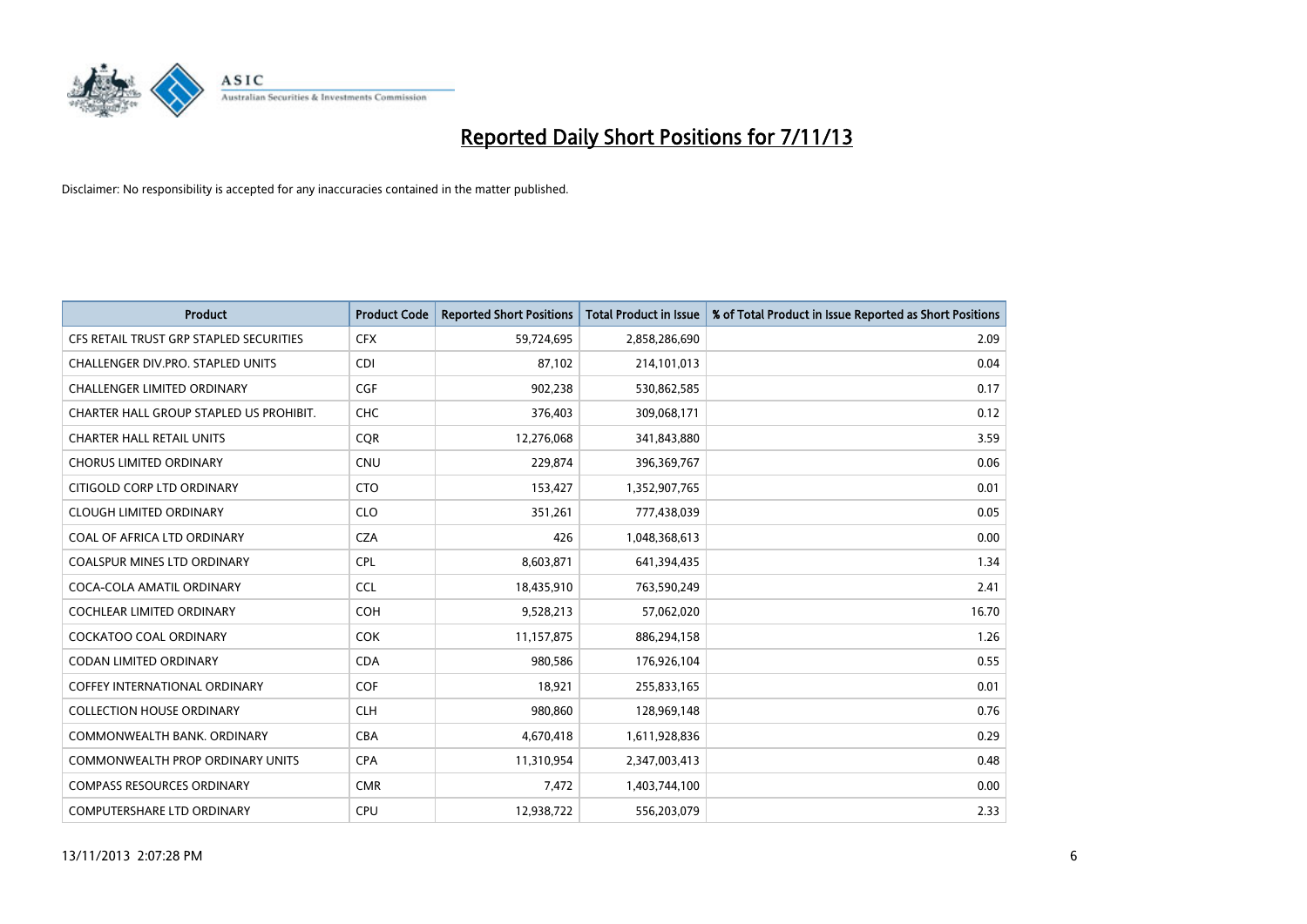

| <b>Product</b>                          | <b>Product Code</b> | <b>Reported Short Positions</b> | <b>Total Product in Issue</b> | % of Total Product in Issue Reported as Short Positions |
|-----------------------------------------|---------------------|---------------------------------|-------------------------------|---------------------------------------------------------|
| <b>COOPER ENERGY LTD ORDINARY</b>       | <b>COE</b>          | 5,968                           | 329,099,922                   | 0.00                                                    |
| <b>CORP TRAVEL LIMITED ORDINARY</b>     | <b>CTD</b>          | 243,505                         | 78,246,245                    | 0.31                                                    |
| <b>CREDIT CORP GROUP ORDINARY</b>       | <b>CCP</b>          | 40,183                          | 46,131,882                    | 0.09                                                    |
| <b>CROMWELL PROP STAPLED SECURITIES</b> | <b>CMW</b>          | 13,262,182                      | 1,719,157,262                 | 0.77                                                    |
| <b>CROWE HORWATH AUS ORDINARY</b>       | <b>CRH</b>          | 623,962                         | 273,005,429                   | 0.23                                                    |
| <b>CROWN RESORTS LTD ORDINARY</b>       | <b>CWN</b>          | 1,192,014                       | 728,394,185                   | 0.16                                                    |
| <b>CSG LIMITED ORDINARY</b>             | <b>CSV</b>          | 267,771                         | 278,973,075                   | 0.10                                                    |
| <b>CSL LIMITED ORDINARY</b>             | <b>CSL</b>          | 638,125                         | 487,069,486                   | 0.13                                                    |
| <b>CSR LIMITED ORDINARY</b>             | <b>CSR</b>          | 34,579,300                      | 506,000,315                   | 6.83                                                    |
| <b>CUDECO LIMITED ORDINARY</b>          | CDU                 | 8,940,867                       | 205,017,174                   | 4.36                                                    |
| DART ENERGY LTD ORDINARY                | <b>DTE</b>          | 6,383,902                       | 1,108,251,519                 | 0.58                                                    |
| DATA#3 LIMITED ORDINARY                 | <b>DTL</b>          | 621,860                         | 153,974,950                   | 0.40                                                    |
| DAVID JONES LIMITED ORDINARY            | <b>DJS</b>          | 51,295,664                      | 537,137,845                   | 9.55                                                    |
| <b>DECMIL GROUP LIMITED ORDINARY</b>    | <b>DCG</b>          | 3,949,675                       | 168,657,794                   | 2.34                                                    |
| DEEP YELLOW LIMITED ORDINARY            | <b>DYL</b>          | 100,002                         | 1,612,407,567                 | 0.01                                                    |
| DEVINE LIMITED ORDINARY                 | <b>DVN</b>          | 15,004                          | 158,730,556                   | 0.01                                                    |
| DEXUS PROPERTY GROUP STAPLED UNITS      | <b>DXS</b>          | 24,742,609                      | 4,628,228,426                 | 0.53                                                    |
| DISCOVERY METALS LTD ORDINARY           | <b>DML</b>          | 8,910,961                       | 560,034,418                   | 1.59                                                    |
| DOMINO PIZZA ENTERPR ORDINARY           | <b>DMP</b>          | 603,831                         | 85,915,713                    | 0.70                                                    |
| DOWNER EDI LIMITED ORDINARY             | <b>DOW</b>          | 13,241,340                      | 434,734,970                   | 3.05                                                    |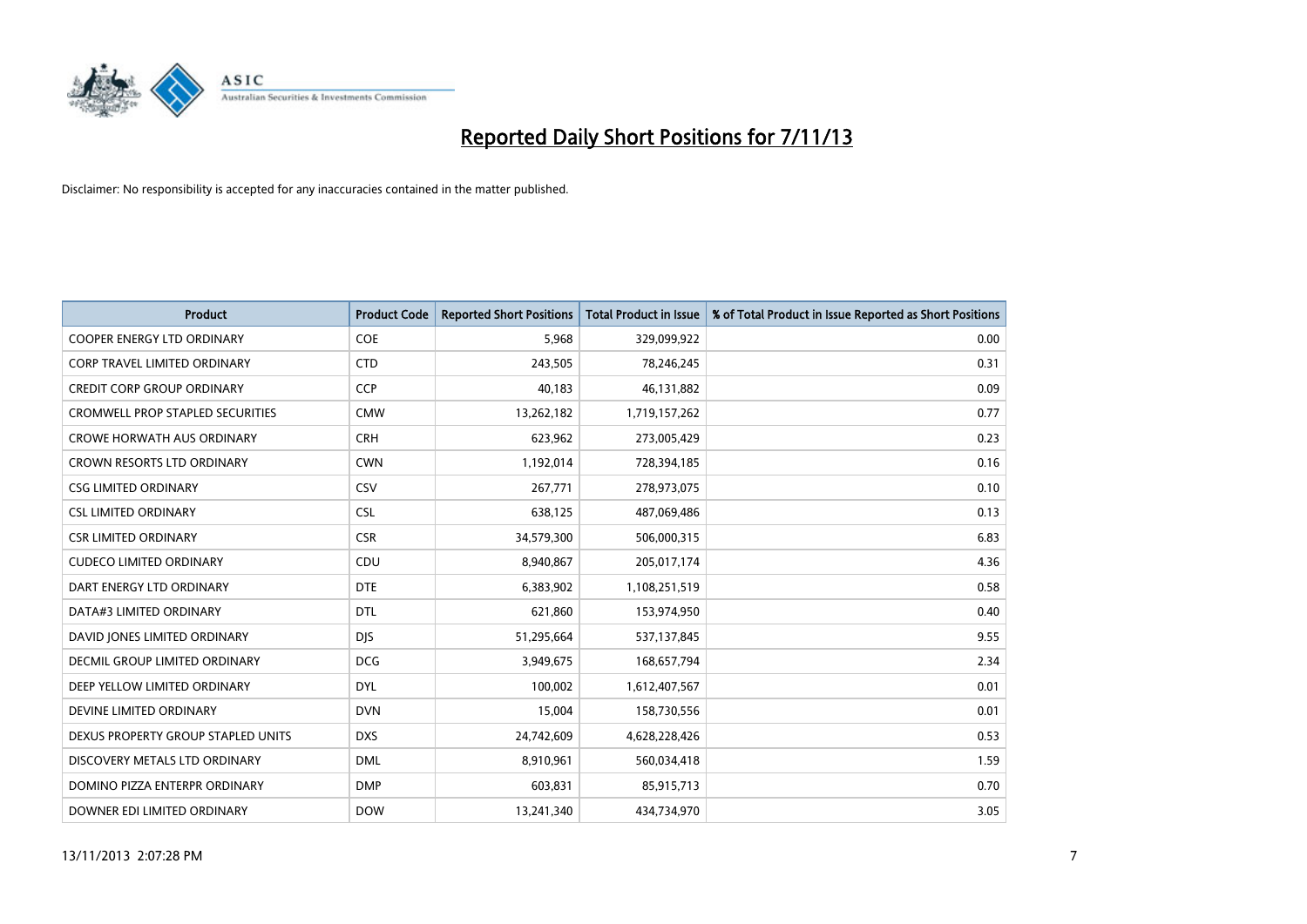

| <b>Product</b>                       | <b>Product Code</b> | <b>Reported Short Positions</b> | <b>Total Product in Issue</b> | % of Total Product in Issue Reported as Short Positions |
|--------------------------------------|---------------------|---------------------------------|-------------------------------|---------------------------------------------------------|
| DRILLSEARCH ENERGY ORDINARY          | <b>DLS</b>          | 13,550,435                      | 429,665,895                   | 3.15                                                    |
| DUET GROUP STAPLED US PROHIBIT.      | <b>DUE</b>          | 21,395,725                      | 1,237,195,531                 | 1.73                                                    |
| <b>DULUXGROUP LIMITED ORDINARY</b>   | <b>DLX</b>          | 1,479,909                       | 377,019,430                   | 0.39                                                    |
| <b>DWS LTD ORDINARY</b>              | <b>DWS</b>          | 633,849                         | 132,362,763                   | 0.48                                                    |
| ECHO ENTERTAINMENT ORDINARY          | <b>EGP</b>          | 8,965,295                       | 825,672,730                   | 1.09                                                    |
| <b>ELDERS LIMITED ORDINARY</b>       | <b>ELD</b>          | 19,836,311                      | 455,013,329                   | 4.36                                                    |
| ELEMENTAL MINERALS ORDINARY          | ELM                 | 6,013                           | 303,263,391                   | 0.00                                                    |
| <b>EMECO HOLDINGS ORDINARY</b>       | <b>EHL</b>          | 10,579,480                      | 599,675,707                   | 1.76                                                    |
| <b>ENDEAVOUR MIN CORP CDI 1:1</b>    | <b>EVR</b>          | 371,143                         | 93,408,541                    | 0.40                                                    |
| <b>ENERGY RESOURCES ORDINARY 'A'</b> | <b>ERA</b>          | 10,502,759                      | 517,725,062                   | 2.03                                                    |
| <b>ENERGY WORLD CORPOR. ORDINARY</b> | EWC                 | 37,641,552                      | 1,734,166,672                 | 2.17                                                    |
| <b>ENVESTRA LIMITED ORDINARY</b>     | <b>ENV</b>          | 5,399,984                       | 1,796,808,474                 | 0.30                                                    |
| EQUATORIAL RES LTD ORDINARY          | EQX                 | 8                               | 121,885,353                   | 0.00                                                    |
| ERM POWER LIMITED ORDINARY           | EPW                 | 46,533                          | 208,401,816                   | 0.02                                                    |
| ESERVGLOBAL LIMITED ORDINARY         | ESV                 | 6,950,000                       | 249,045,997                   | 2.79                                                    |
| ETHANE PIPELINE STAPLED SECURITIES   | <b>EPX</b>          | 1,352                           | 69,302,275                    | 0.00                                                    |
| EVOLUTION MINING LTD ORDINARY        | <b>EVN</b>          | 19,578,350                      | 708,652,367                   | 2.76                                                    |
| FAIRFAX MEDIA LTD ORDINARY           | FXJ                 | 261,033,988                     | 2,351,955,725                 | 11.10                                                   |
| <b>FANTASTIC HOLDINGS ORDINARY</b>   | <b>FAN</b>          | 4,286                           | 103,068,398                   | 0.00                                                    |
| FAR LTD ORDINARY                     | FAR                 | 24,205,420                      | 2,499,846,742                 | 0.97                                                    |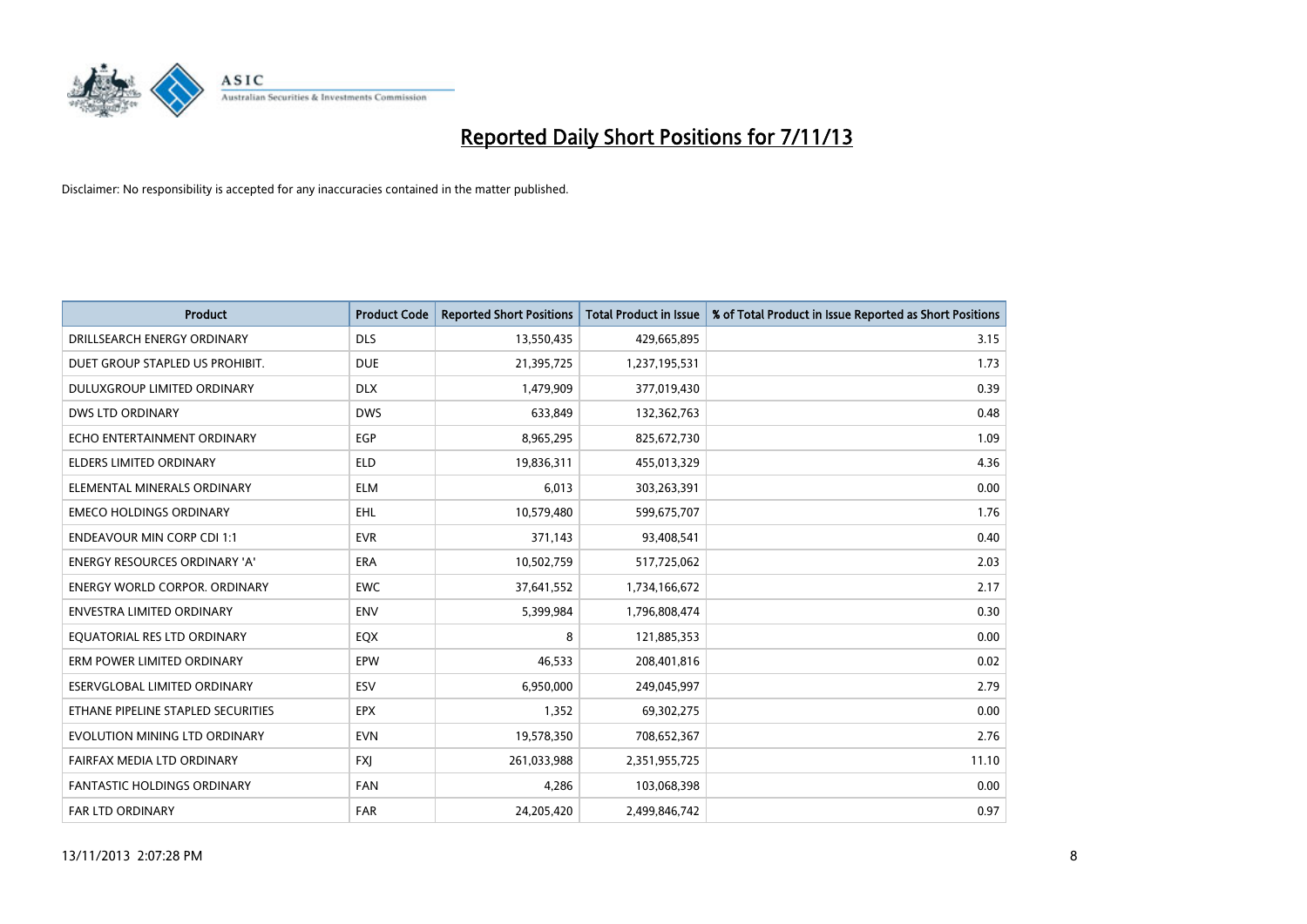

| <b>Product</b>                         | <b>Product Code</b> | <b>Reported Short Positions</b> | <b>Total Product in Issue</b> | % of Total Product in Issue Reported as Short Positions |
|----------------------------------------|---------------------|---------------------------------|-------------------------------|---------------------------------------------------------|
| FEDERATION CNTRES ORD/UNIT STAPLED SEC | FDC                 | 4,544,414                       | 1,427,641,565                 | 0.32                                                    |
| FINBAR GROUP LIMITED ORDINARY          | FRI                 | 4,000                           | 220,847,184                   | 0.00                                                    |
| FISHER & PAYKEL H. ORDINARY            | <b>FPH</b>          | 224,349                         | 546,847,578                   | 0.04                                                    |
| FKP PROPERTY GROUP STAPLED SECURITIES  | <b>FKP</b>          | 20,124,543                      | 321,578,705                   | 6.26                                                    |
| FLEETWOOD CORP ORDINARY                | <b>FWD</b>          | 3,319,441                       | 60,522,619                    | 5.48                                                    |
| FLETCHER BUILDING ORDINARY             | <b>FBU</b>          | 2,947,450                       | 687,854,788                   | 0.43                                                    |
| <b>FLEXIGROUP LIMITED ORDINARY</b>     | <b>FXL</b>          | 106,743                         | 303,385,394                   | 0.04                                                    |
| FLIGHT CENTRE TRAVEL ORDINARY          | <b>FLT</b>          | 3,198,816                       | 100,530,453                   | 3.18                                                    |
| FLINDERS MINES LTD ORDINARY            | <b>FMS</b>          | 4,457,551                       | 1,824,843,676                 | 0.24                                                    |
| <b>FOCUS MINERALS LTD ORDINARY</b>     | <b>FML</b>          | 27,450,774                      | 9,137,375,877                 | 0.30                                                    |
| FONTERRA SHARE FUND ORDINARY UNITS     | <b>FSF</b>          | 319                             | 106,956,563                   | 0.00                                                    |
| <b>FORGE GROUP LIMITED ORDINARY</b>    | <b>FGE</b>          | 1,439,200                       | 86,169,014                    | 1.67                                                    |
| FORTESCUE METALS GRP ORDINARY          | <b>FMG</b>          | 172,059,954                     | 3,113,798,151                 | 5.53                                                    |
| <b>G.U.D. HOLDINGS ORDINARY</b>        | GUD                 | 4,952,973                       | 71,341,319                    | 6.94                                                    |
| <b>G8 EDUCATION LIMITED ORDINARY</b>   | <b>GEM</b>          | 1,089,438                       | 300,302,719                   | 0.36                                                    |
| <b>GALAXY RESOURCES ORDINARY</b>       | GXY                 | 12,646,618                      | 1,007,482,056                 | 1.26                                                    |
| <b>GENETIC TECHNOLOGIES ORDINARY</b>   | GTG                 | 182,610                         | 565,749,677                   | 0.03                                                    |
| <b>GEODYNAMICS LIMITED ORDINARY</b>    | GDY                 | 850                             | 406,452,608                   | 0.00                                                    |
| GI DYNAMICS, INC CDI US PROHIBITED     | GID                 | 136,264                         | 393,043,620                   | 0.03                                                    |
| <b>GINDALBIE METALS LTD ORDINARY</b>   | GBG                 | 55,797,081                      | 1,493,054,193                 | 3.74                                                    |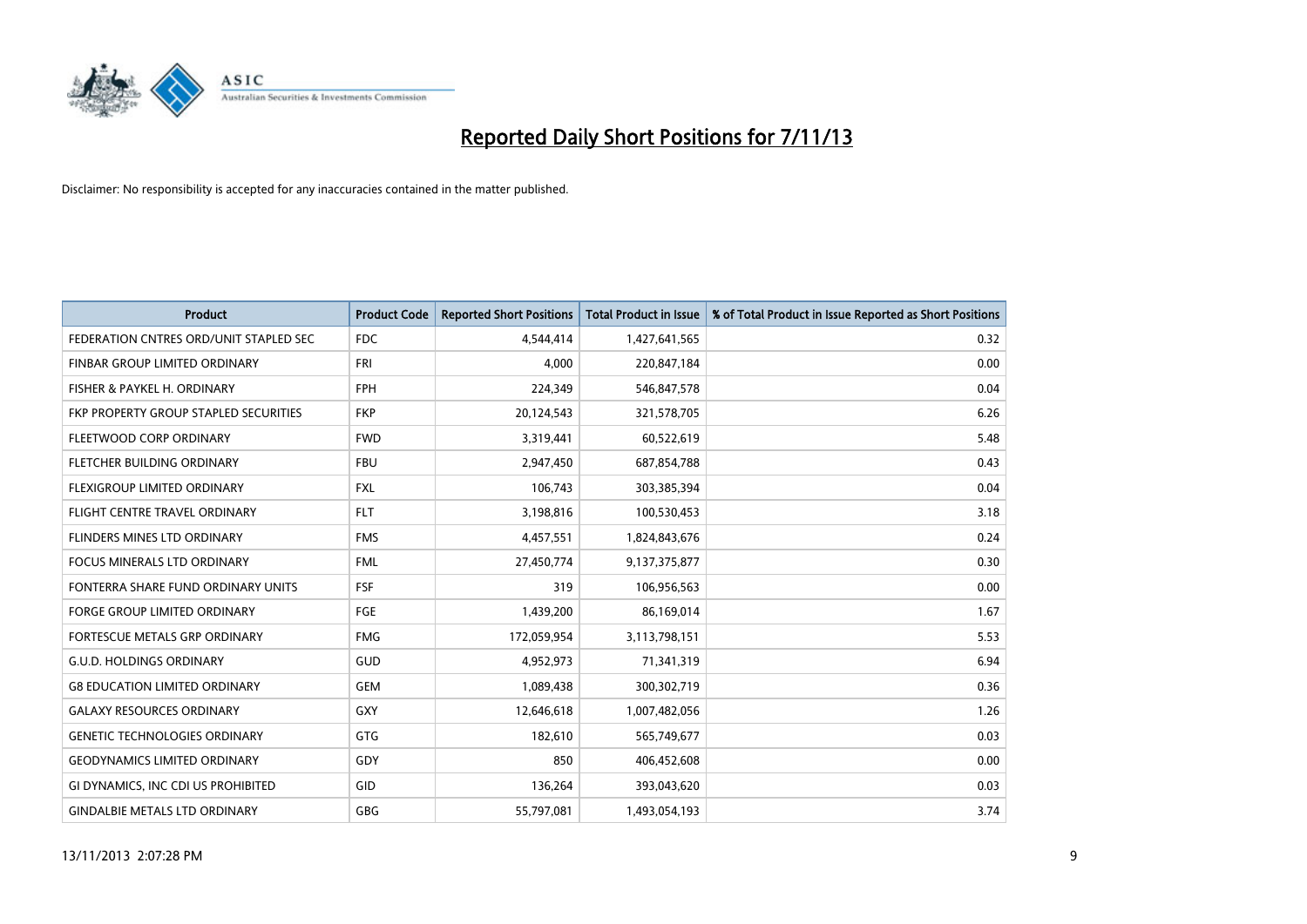

| <b>Product</b>                                   | <b>Product Code</b> | <b>Reported Short Positions</b> | <b>Total Product in Issue</b> | % of Total Product in Issue Reported as Short Positions |
|--------------------------------------------------|---------------------|---------------------------------|-------------------------------|---------------------------------------------------------|
| <b>GOODMAN FIELDER, ORDINARY</b>                 | GFF                 | 26,327,132                      | 1,955,559,207                 | 1.35                                                    |
| <b>GOODMAN GROUP STAPLED</b>                     | <b>GMG</b>          | 2,953,328                       | 1,718,742,809                 | 0.17                                                    |
| <b>GPT GROUP STAPLED SEC.</b>                    | GPT                 | 8,457,513                       | 1,694,888,638                 | 0.50                                                    |
| <b>GRAINCORP LIMITED A CLASS ORDINARY</b>        | <b>GNC</b>          | 426,289                         | 228,855,628                   | 0.19                                                    |
| <b>GRANGE RESOURCES, ORDINARY</b>                | GRR                 | 5,596,385                       | 1,156,492,195                 | 0.48                                                    |
| <b>GREENCROSS LIMITED ORDINARY</b>               | <b>GXL</b>          | 5,114                           | 37,535,276                    | 0.01                                                    |
| <b>GREENLAND MIN EN LTD ORDINARY</b>             | GGG                 | 7,436,308                       | 574,572,911                   | 1.29                                                    |
| <b>GROWTHPOINT PROPERTY ORD/UNIT STAPLED SEC</b> | GOZ                 | 1,165,791                       | 414,410,218                   | 0.28                                                    |
| <b>GROWTHPOINT PROPERTY RIGHTS 22-NOV-13</b>     | GOZR                | 1,157                           | 40,800,000                    | 0.00                                                    |
| <b>GRYPHON MINERALS LTD ORDINARY</b>             | GRY                 | 6,451,850                       | 400,797,615                   | 1.61                                                    |
| <b>GUILDFORD COAL LTD ORDINARY</b>               | <b>GUF</b>          | 562,776                         | 635,046,899                   | 0.09                                                    |
| <b>GUIARAT NRE COAL LTD ORDINARY</b>             | <b>GNM</b>          | 281,248                         | 1,376,138,678                 | 0.02                                                    |
| <b>GWA GROUP LTD ORDINARY</b>                    | <b>GWA</b>          | 13,769,591                      | 306,533,770                   | 4.49                                                    |
| HARVEY NORMAN ORDINARY                           | <b>HVN</b>          | 60,422,110                      | 1,062,316,784                 | 5.69                                                    |
| <b>HENDERSON GROUP CDI 1:1</b>                   | <b>HGG</b>          | 1,190,812                       | 738,574,583                   | 0.16                                                    |
| HFA HOLDINGS LIMITED ORDINARY                    | <b>HFA</b>          | 3,863                           | 118,738,157                   | 0.00                                                    |
| <b>HIGHLANDS PACIFIC ORDINARY</b>                | <b>HIG</b>          | 500,001                         | 789,344,774                   | 0.06                                                    |
| HILLGROVE RES LTD ORDINARY                       | <b>HGO</b>          | 20,111,179                      | 1,178,589,221                 | 1.71                                                    |
| HILLS HOLDINGS LTD ORDINARY                      | <b>HIL</b>          | 506,661                         | 241,646,687                   | 0.21                                                    |
| HORIZON OIL LIMITED ORDINARY                     | <b>HZN</b>          | 70,955,225                      | 1,301,147,932                 | 5.45                                                    |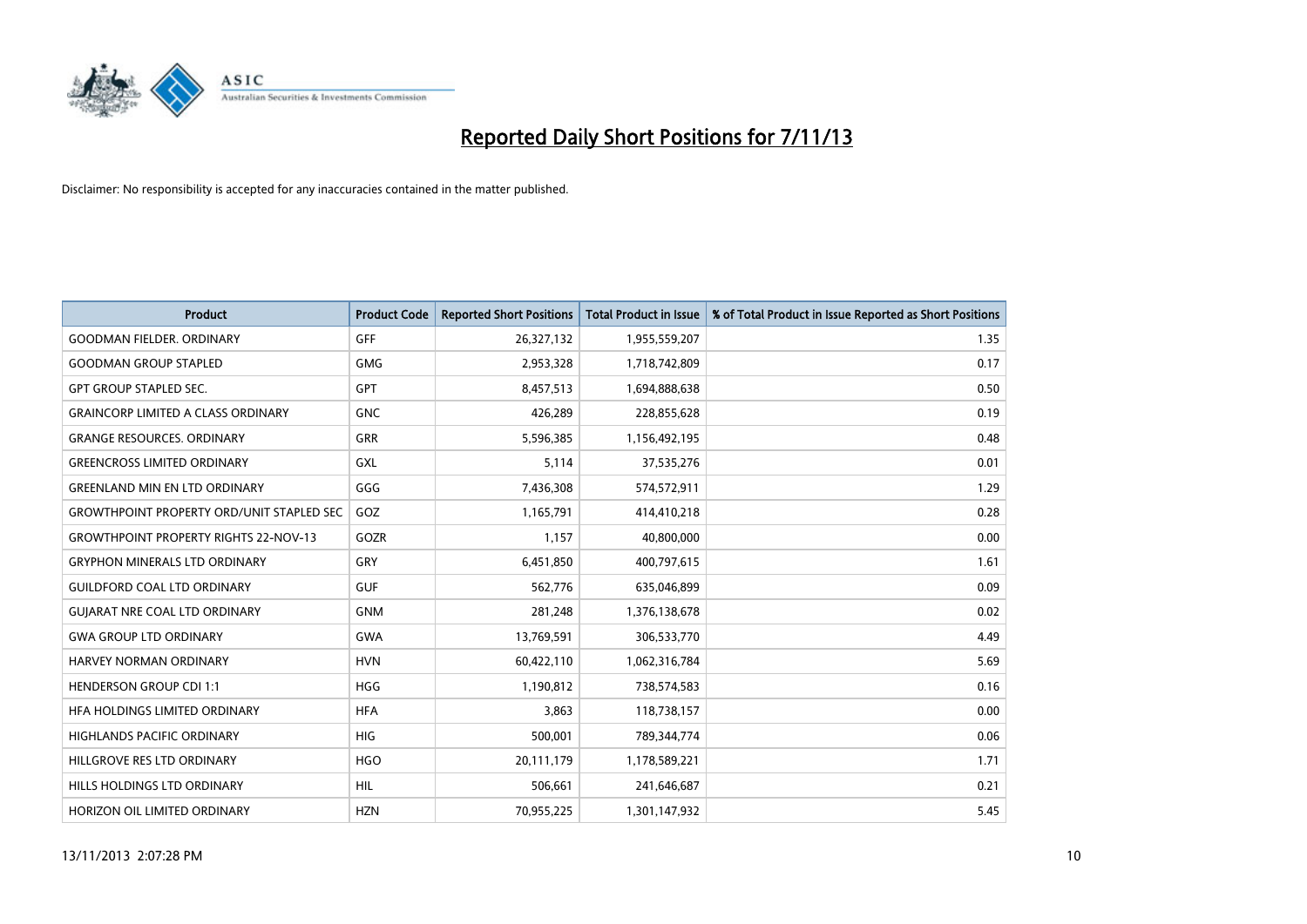

| <b>Product</b>                           | <b>Product Code</b> | <b>Reported Short Positions</b> | <b>Total Product in Issue</b> | % of Total Product in Issue Reported as Short Positions |
|------------------------------------------|---------------------|---------------------------------|-------------------------------|---------------------------------------------------------|
| HOT CHILI LTD ORDINARY                   | <b>HCH</b>          | 10,000                          | 346,532,196                   | 0.00                                                    |
| <b>ICON ENERGY LIMITED ORDINARY</b>      | ICN                 | 4,647                           | 535,455,958                   | 0.00                                                    |
| <b>IINET LIMITED ORDINARY</b>            | <b>IIN</b>          | 1,268,341                       | 161,238,847                   | 0.79                                                    |
| ILUKA RESOURCES ORDINARY                 | ILU                 | 40,471,883                      | 418,700,517                   | 9.67                                                    |
| <b>IMDEX LIMITED ORDINARY</b>            | <b>IMD</b>          | 4,681,975                       | 210,473,188                   | 2.22                                                    |
| IMF (AUSTRALIA) LTD ORDINARY             | <b>IMF</b>          | 5,011,157                       | 152,665,930                   | 3.28                                                    |
| <b>INCITEC PIVOT ORDINARY</b>            | IPL                 | 30,874,602                      | 1,628,730,107                 | 1.90                                                    |
| INDEPENDENCE GROUP ORDINARY              | <b>IGO</b>          | 4,196,063                       | 233,323,905                   | 1.80                                                    |
| <b>INDOPHIL RESOURCES ORDINARY</b>       | <b>IRN</b>          | 1,381,366                       | 1,203,146,194                 | 0.11                                                    |
| <b>INFIGEN ENERGY STAPLED SECURITIES</b> | <b>IFN</b>          | 5,292,576                       | 764,993,434                   | 0.69                                                    |
| <b>INFOMEDIA LTD ORDINARY</b>            | <b>IFM</b>          | 354,682                         | 304,953,155                   | 0.12                                                    |
| <b>INGENIA GROUP STAPLED SECURITIES</b>  | <b>INA</b>          | 156,840                         | 676,240,232                   | 0.02                                                    |
| <b>INOVA RESOURCES LTD ORDINARY</b>      | <b>IVA</b>          | 258                             | 730,082,327                   | 0.00                                                    |
| <b>INSURANCE AUSTRALIA ORDINARY</b>      | IAG                 | 10,147,368                      | 2,079,034,021                 | 0.49                                                    |
| INTEGRATED RESEARCH ORDINARY             | IRI                 | 6,722                           | 168,624,953                   | 0.00                                                    |
| <b>INTREPID MINES ORDINARY</b>           | <b>IAU</b>          | 19,405,241                      | 556,273,428                   | 3.49                                                    |
| INVESTA OFFICE FUND STAPLED SECURITIES   | <b>IOF</b>          | 1,038,274                       | 614,047,458                   | 0.17                                                    |
| <b>INVOCARE LIMITED ORDINARY</b>         | IVC                 | 6,297,911                       | 110,030,298                   | 5.72                                                    |
| <b>IOOF HOLDINGS LTD ORDINARY</b>        | IFL                 | 1,788,122                       | 232,118,034                   | 0.77                                                    |
| <b>IPROPERTY GROUP LTD ORDINARY</b>      | <b>IPP</b>          | 27,000                          | 181,398,426                   | 0.01                                                    |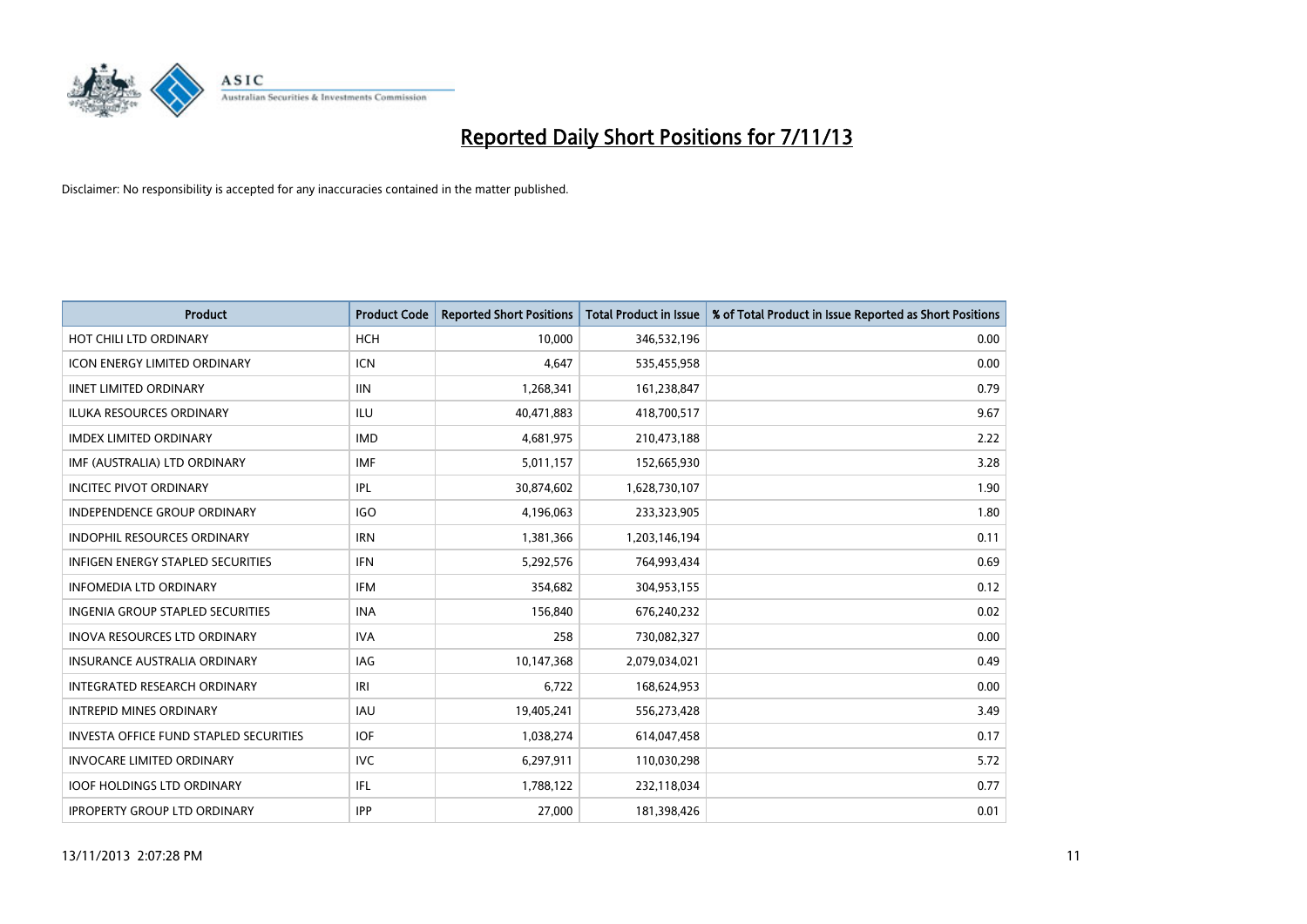

| <b>Product</b>                                  | <b>Product Code</b> | <b>Reported Short Positions</b> | <b>Total Product in Issue</b> | % of Total Product in Issue Reported as Short Positions |
|-------------------------------------------------|---------------------|---------------------------------|-------------------------------|---------------------------------------------------------|
| <b>IRESS LIMITED ORDINARY</b>                   | <b>IRE</b>          | 576,298                         | 158,585,126                   | 0.36                                                    |
| <b>IRON ORE HOLDINGS ORDINARY</b>               | <b>IOH</b>          | 26,197                          | 161,174,005                   | 0.02                                                    |
| <b>ISELECT LTD ORDINARY</b>                     | <b>ISU</b>          | 1,349,464                       | 260,664,894                   | 0.52                                                    |
| <b>JAMES HARDIE INDUST CHESS DEPOSITARY INT</b> | <b>IHX</b>          | 8,895,565                       | 442,685,722                   | 2.01                                                    |
| <b>IB HI-FI LIMITED ORDINARY</b>                | <b>IBH</b>          | 7,541,378                       | 99,920,797                    | 7.55                                                    |
| <b>JUMBO INTERACTIVE ORDINARY</b>               | <b>JIN</b>          | 19,000                          | 43,752,560                    | 0.04                                                    |
| <b>KAGARA LTD ORDINARY</b>                      | KZL                 | 3,386,052                       | 798,953,117                   | 0.42                                                    |
| KAROON GAS AUSTRALIA ORDINARY                   | <b>KAR</b>          | 1,259,131                       | 255,841,581                   | 0.49                                                    |
| KATHMANDU HOLD LTD ORDINARY                     | <b>KMD</b>          | 28,558                          | 200,215,894                   | 0.01                                                    |
| <b>KBL MINING LIMITED ORDINARY</b>              | <b>KBL</b>          | 1,820                           | 393,535,629                   | 0.00                                                    |
| KINGSGATE CONSOLID. ORDINARY                    | <b>KCN</b>          | 19,781,610                      | 152,284,777                   | 12.99                                                   |
| KINGSROSE MINING LTD ORDINARY                   | <b>KRM</b>          | 528,326                         | 335,753,851                   | 0.16                                                    |
| LEIGHTON HOLDINGS ORDINARY                      | LEI                 | 23,347,760                      | 337,235,188                   | 6.92                                                    |
| LEND LEASE GROUP UNIT/ORD STAPLED               | LLC                 | 7,262,931                       | 576,712,337                   | 1.26                                                    |
| LINC ENERGY LTD ORDINARY                        | <b>LNC</b>          | 8,687,076                       | 518,687,562                   | 1.67                                                    |
| LYCOPODIUM LIMITED ORDINARY                     | LYL                 | 90                              | 38,955,103                    | 0.00                                                    |
| LYNAS CORPORATION ORDINARY                      | <b>LYC</b>          | 178,451,462                     | 1,961,060,594                 | 9.10                                                    |
| M2 TELECOMMUNICATION ORDINARY                   | <b>MTU</b>          | 8,328,203                       | 179,384,685                   | 4.64                                                    |
| <b>MACA LIMITED ORDINARY</b>                    | <b>MLD</b>          | 19,114                          | 172,500,000                   | 0.01                                                    |
| <b>MACMAHON HOLDINGS ORDINARY</b>               | <b>MAH</b>          | 3,482,602                       | 1,261,699,966                 | 0.28                                                    |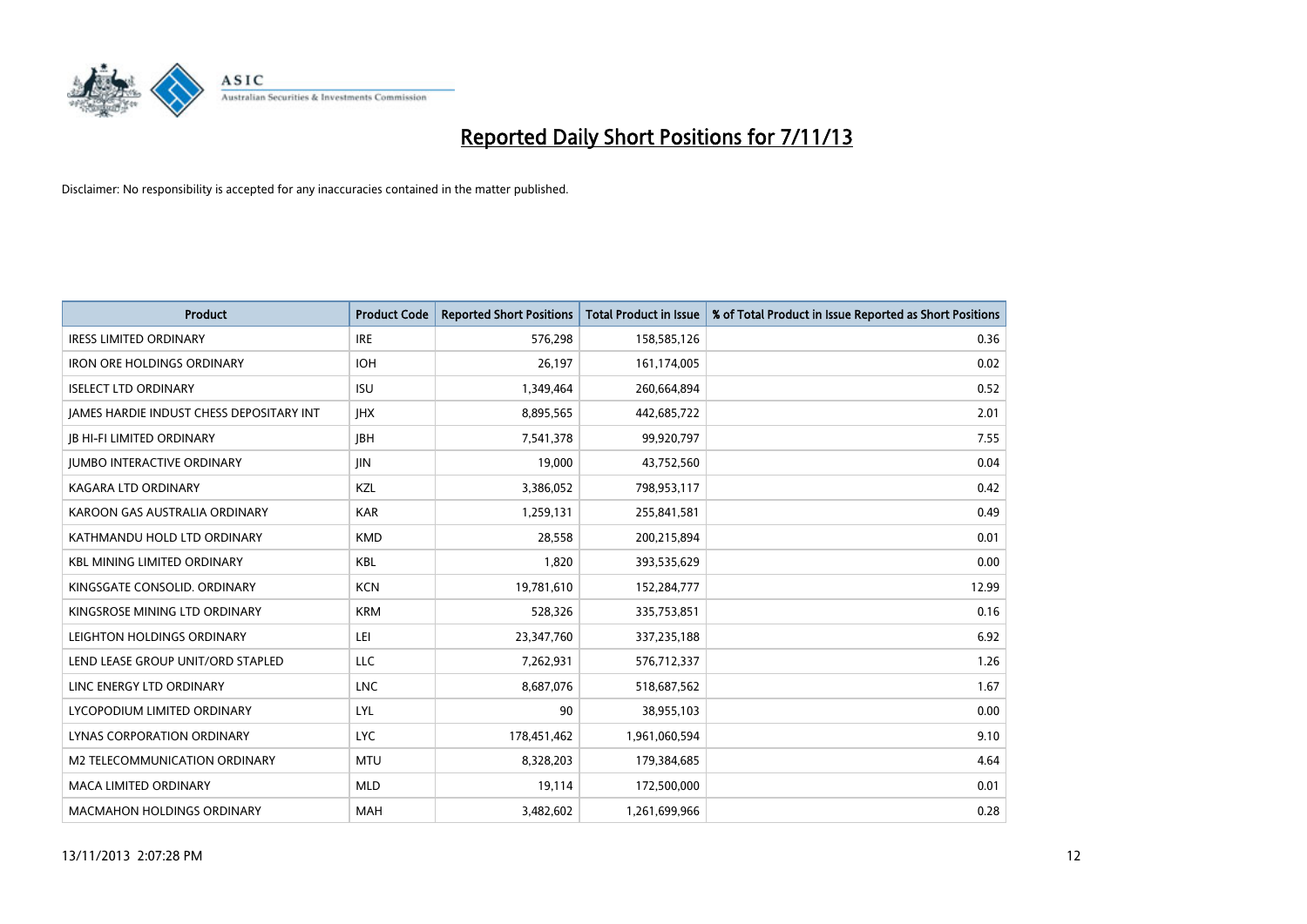

| <b>Product</b>                        | <b>Product Code</b> | <b>Reported Short Positions</b> | <b>Total Product in Issue</b> | % of Total Product in Issue Reported as Short Positions |
|---------------------------------------|---------------------|---------------------------------|-------------------------------|---------------------------------------------------------|
| MACO ATLAS ROADS GRP ORDINARY STAPLED | <b>MQA</b>          | 13,433,722                      | 487,230,540                   | 2.76                                                    |
| MACQUARIE GROUP LTD ORDINARY          | <b>MQG</b>          | 2,192,505                       | 339,888,036                   | 0.65                                                    |
| MACQUARIE TELECOM GP ORDINARY         | MAQ                 | 4,546                           | 20,967,121                    | 0.02                                                    |
| MAGELLAN FIN GRP LTD ORDINARY         | <b>MFG</b>          | 588,369                         | 155,830,849                   | 0.38                                                    |
| <b>MATRIX C &amp; E LTD ORDINARY</b>  | <b>MCE</b>          | 2,945,458                       | 94,555,428                    | 3.12                                                    |
| MAVERICK DRILLING ORDINARY            | <b>MAD</b>          | 8,964,738                       | 452,726,751                   | 1.98                                                    |
| MAXITRANS INDUSTRIES ORDINARY         | <b>MXI</b>          | 661,504                         | 183,993,392                   | 0.36                                                    |
| MAYNE PHARMA LTD ORDINARY             | <b>MYX</b>          | 633,760                         | 563,459,968                   | 0.11                                                    |
| MCMILLAN SHAKESPEARE ORDINARY         | <b>MMS</b>          | 977,933                         | 74,523,965                    | 1.31                                                    |
| MEDUSA MINING LTD ORDINARY            | <b>MML</b>          | 3,353,339                       | 188,903,911                   | 1.78                                                    |
| MELBOURNE IT LIMITED ORDINARY         | <b>MLB</b>          | 2,000                           | 82,858,121                    | 0.00                                                    |
| MEO AUSTRALIA LTD ORDINARY            | <b>MEO</b>          | 10,845                          | 627,264,587                   | 0.00                                                    |
| <b>MERMAID MARINE ORDINARY</b>        | <b>MRM</b>          | 643,917                         | 232,652,241                   | 0.28                                                    |
| MESOBLAST LIMITED ORDINARY            | <b>MSB</b>          | 13,394,076                      | 317,350,901                   | 4.22                                                    |
| METALS X LIMITED ORDINARY             | <b>MLX</b>          | 124,190                         | 1,653,036,110                 | 0.01                                                    |
| METCASH LIMITED ORDINARY              | <b>MTS</b>          | 92,201,756                      | 880,704,786                   | 10.47                                                   |
| METMINCO LIMITED ORDINARY             | <b>MNC</b>          | 1,022,823                       | 1,749,543,023                 | 0.06                                                    |
| MICLYN EXP OFFSHR ORDINARY            | <b>MIO</b>          | 103,613                         | 281,754,775                   | 0.04                                                    |
| MIGHTY RIVER POWER ORDINARY           | <b>MYT</b>          | 1,950,939                       | 1,400,000,094                 | 0.14                                                    |
| MILTON CORPORATION ORDINARY           | <b>MLT</b>          | 42,572                          | 627,357,755                   | 0.01                                                    |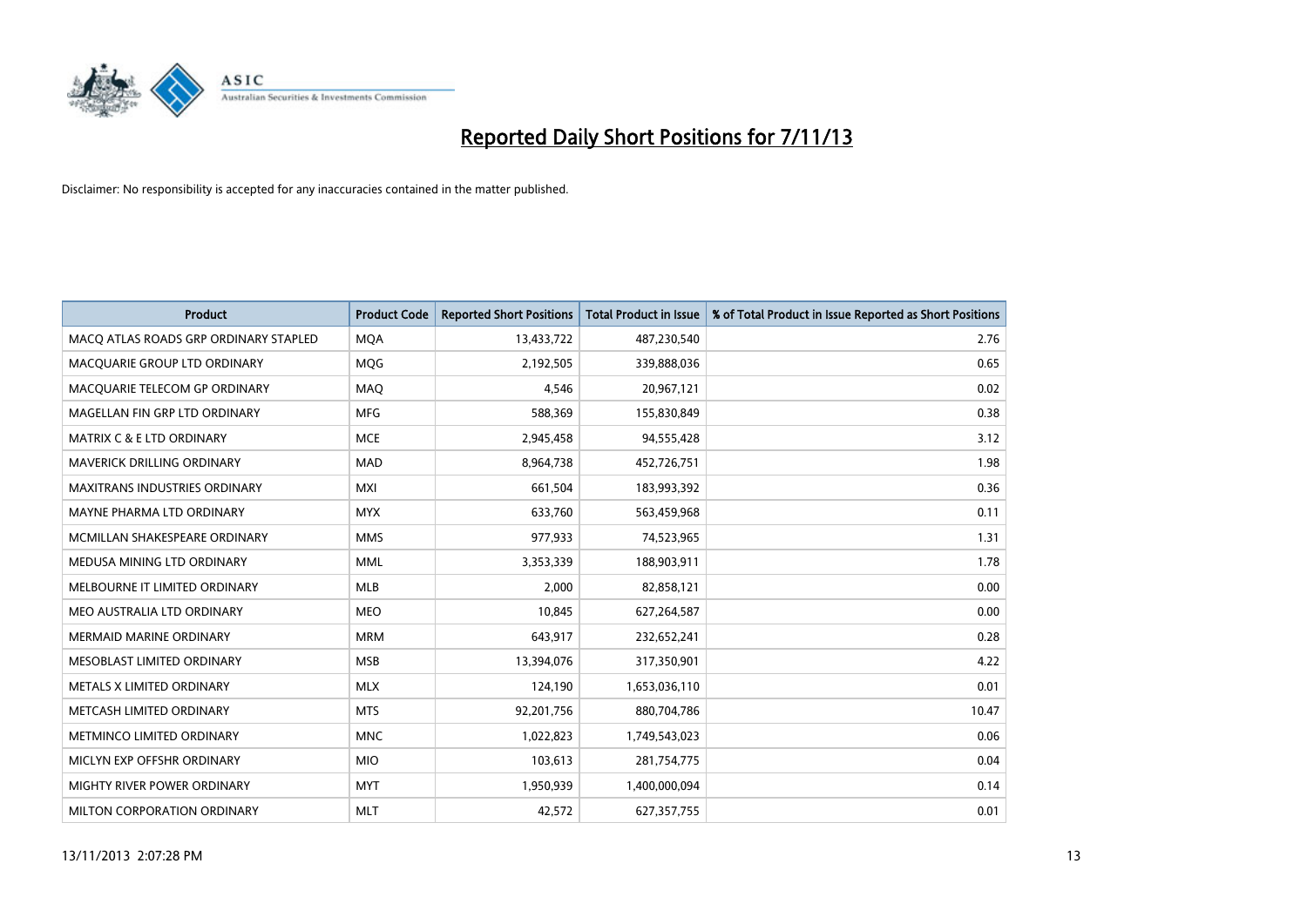

| <b>Product</b>                    | <b>Product Code</b> | <b>Reported Short Positions</b> | <b>Total Product in Issue</b> | % of Total Product in Issue Reported as Short Positions |
|-----------------------------------|---------------------|---------------------------------|-------------------------------|---------------------------------------------------------|
| MINCOR RESOURCES NL ORDINARY      | <b>MCR</b>          | 2,398,041                       | 188,208,274                   | 1.27                                                    |
| MINERAL DEPOSITS ORDINARY         | <b>MDL</b>          | 2,128,683                       | 83,538,786                    | 2.55                                                    |
| MINERAL RESOURCES, ORDINARY       | <b>MIN</b>          | 3,412,788                       | 186,112,198                   | 1.83                                                    |
| MINT WIRELESS ORDINARY            | <b>MNW</b>          | 49,746                          | 403,872,395                   | 0.01                                                    |
| MIRABELA NICKEL LTD ORDINARY      | <b>MBN</b>          | 23,443,124                      | 876,801,147                   | 2.67                                                    |
| MIRVAC GROUP STAPLED SECURITIES   | <b>MGR</b>          | 2,210,389                       | 3,664,938,678                 | 0.06                                                    |
| MOBILE EMBRACE LTD ORDINARY       | <b>MBE</b>          | 3,500                           | 318,777,790                   | 0.00                                                    |
| MOLOPO ENERGY LTD ORDINARY        | <b>MPO</b>          | 89,660                          | 246,724,091                   | 0.04                                                    |
| MONADELPHOUS GROUP ORDINARY       | <b>MND</b>          | 12,374,300                      | 92,308,047                    | 13.41                                                   |
| MORTGAGE CHOICE LTD ORDINARY      | <b>MOC</b>          | 110,893                         | 123,780,387                   | 0.09                                                    |
| <b>MOUNT GIBSON IRON ORDINARY</b> | <b>MGX</b>          | 5,612,648                       | 1,090,584,232                 | 0.51                                                    |
| <b>MULTIPLEX SITES SITES</b>      | <b>MXUPA</b>        | 1,299                           | 4,500,000                     | 0.03                                                    |
| MURCHISON METALS LTD ORDINARY     | <b>MMX</b>          | 216,291                         | 450,497,346                   | 0.05                                                    |
| <b>MYER HOLDINGS LTD ORDINARY</b> | <b>MYR</b>          | 75,756,424                      | 585,684,551                   | 12.93                                                   |
| <b>MYSTATE LIMITED ORDINARY</b>   | <b>MYS</b>          | 2,383                           | 87,177,445                    | 0.00                                                    |
| NANOSONICS LIMITED ORDINARY       | <b>NAN</b>          | 72,506                          | 262,822,463                   | 0.03                                                    |
| NATIONAL AUST. BANK ORDINARY      | <b>NAB</b>          | 10,007,667                      | 2,348,902,914                 | 0.43                                                    |
| NAVITAS LIMITED ORDINARY          | <b>NVT</b>          | 3,163,453                       | 375,416,910                   | 0.84                                                    |
| NEON ENERGY LIMITED ORDINARY      | <b>NEN</b>          | 1,790,445                       | 553,037,848                   | 0.32                                                    |
| NEW HOPE CORPORATION ORDINARY     | <b>NHC</b>          | 1,049,726                       | 830,715,225                   | 0.13                                                    |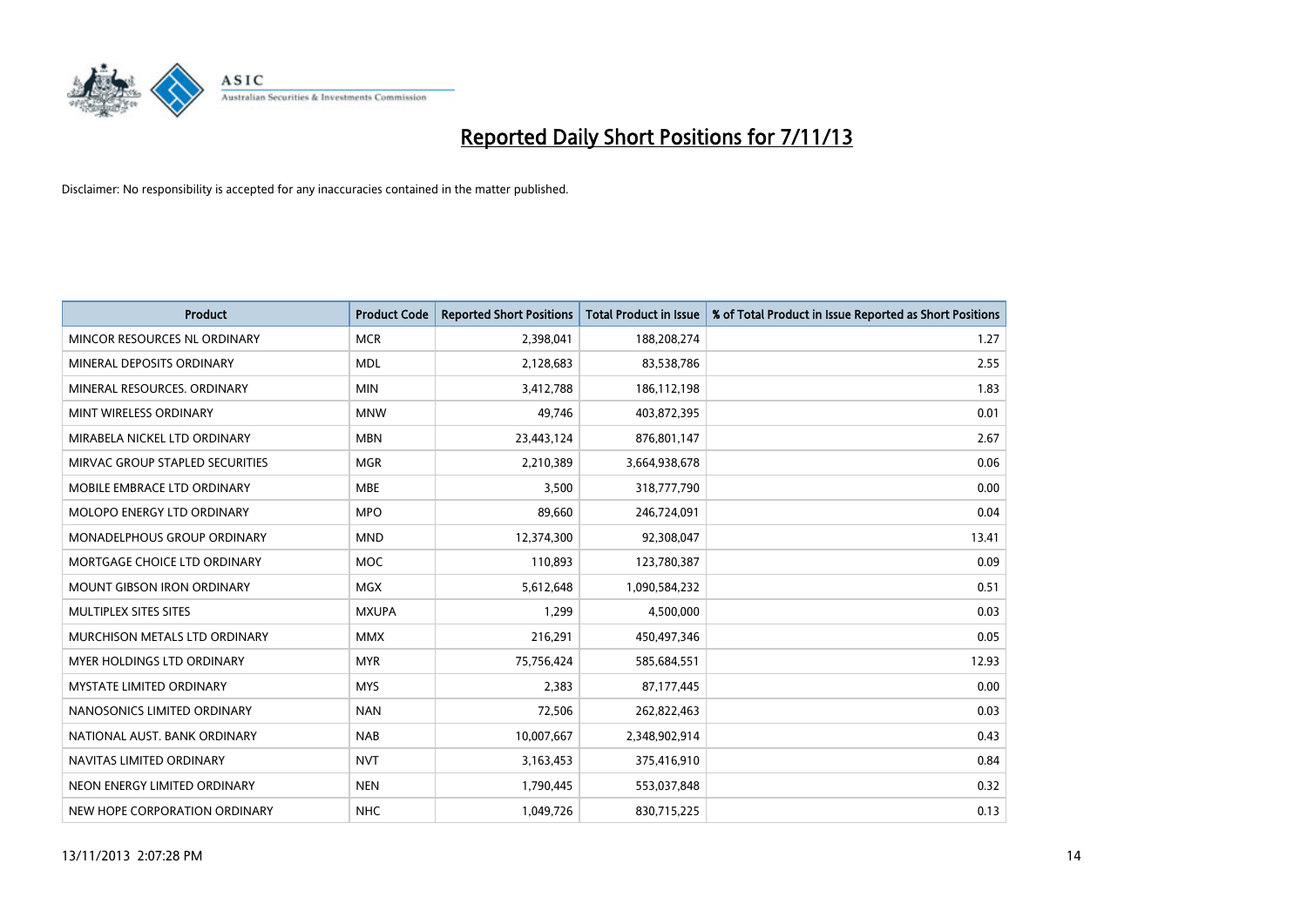

| <b>Product</b>                        | <b>Product Code</b> | <b>Reported Short Positions</b> | <b>Total Product in Issue</b> | % of Total Product in Issue Reported as Short Positions |
|---------------------------------------|---------------------|---------------------------------|-------------------------------|---------------------------------------------------------|
| NEW STANDARD ENERGY ORDINARY          | <b>NSE</b>          | 322,032                         | 305,331,847                   | 0.11                                                    |
| NEWCREST MINING ORDINARY              | <b>NCM</b>          | 8,452,233                       | 766,510,971                   | 1.10                                                    |
| NEWS CORP A NON-VOTING CDI            | <b>NWSLV</b>        | 2,294,262                       | 4,200,421                     | 54.62                                                   |
| NEWS CORP B VOTING CDI                | <b>NWS</b>          | 2,287,967                       | 23,771,818                    | 9.62                                                    |
| NEWSAT LIMITED ORDINARY               | <b>NWT</b>          | 106,999                         | 591,240,283                   | 0.02                                                    |
| NEXTDC LIMITED ORDINARY               | <b>NXT</b>          | 7,307,997                       | 192,904,486                   | 3.79                                                    |
| NEXUS ENERGY LIMITED ORDINARY         | <b>NXS</b>          | 1,127,839                       | 1,330,219,459                 | 0.08                                                    |
| NIB HOLDINGS LIMITED ORDINARY         | <b>NHF</b>          | 4,094,177                       | 439,004,182                   | 0.93                                                    |
| NIDO PETROLEUM ORDINARY               | <b>NDO</b>          | 542,402                         | 2,046,650,968                 | 0.03                                                    |
| NOBLE MINERAL RES ORDINARY            | <b>NMG</b>          | 2,365,726                       | 666,397,952                   | 0.36                                                    |
| NORTHERN IRON LTD ORDINARY            | <b>NFE</b>          | 922,658                         | 484,405,314                   | 0.19                                                    |
| NORTHERN STAR ORDINARY                | <b>NST</b>          | 4,618,939                       | 424,279,762                   | 1.09                                                    |
| NRW HOLDINGS LIMITED ORDINARY         | <b>NWH</b>          | 13,773,200                      | 278,888,011                   | 4.94                                                    |
| NUCOAL RESOURCES LTD ORDINARY         | <b>NCR</b>          | 90,001                          | 768,612,354                   | 0.01                                                    |
| NUFARM LIMITED ORDINARY               | <b>NUF</b>          | 13,086,421                      | 263,335,277                   | 4.97                                                    |
| OAKTON LIMITED ORDINARY               | <b>OKN</b>          | 28,919                          | 89,968,985                    | 0.03                                                    |
| OCEANAGOLD CORP. CHESS DEPOSITARY INT | <b>OGC</b>          | 673,231                         | 293,587,920                   | 0.23                                                    |
| OIL SEARCH LTD ORDINARY               | OSH                 | 3,878,825                       | 1,343,361,150                 | 0.29                                                    |
| OM HOLDINGS LIMITED ORDINARY          | OMH                 | 2,609,376                       | 733,423,337                   | 0.36                                                    |
| ORICA LIMITED ORDINARY                | ORI                 | 10,518,813                      | 368,203,632                   | 2.86                                                    |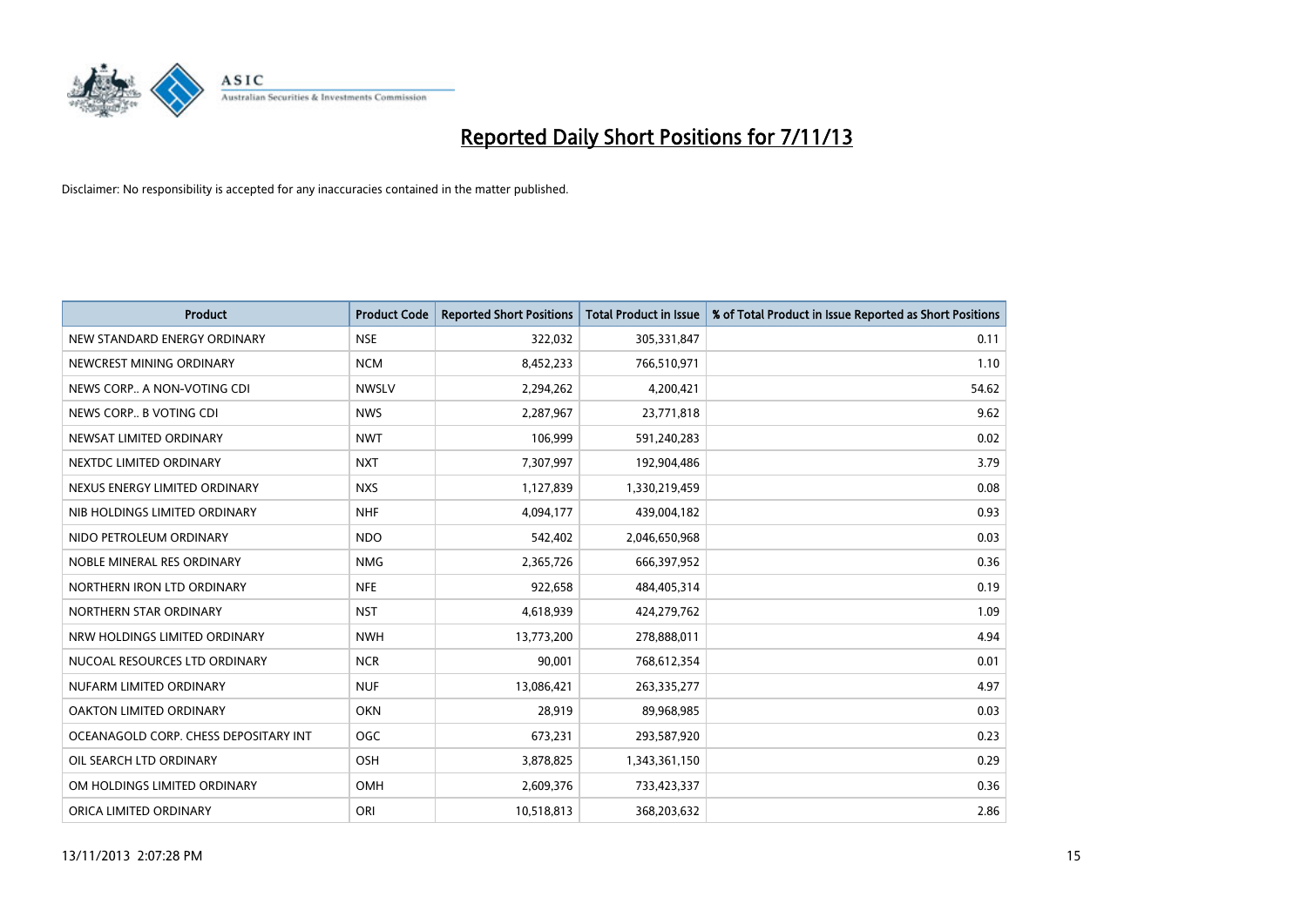

| <b>Product</b>                 | <b>Product Code</b> | <b>Reported Short Positions</b> | <b>Total Product in Issue</b> | % of Total Product in Issue Reported as Short Positions |
|--------------------------------|---------------------|---------------------------------|-------------------------------|---------------------------------------------------------|
| ORIGIN ENERGY ORDINARY         | <b>ORG</b>          | 8,307,711                       | 1,101,225,151                 | 0.75                                                    |
| OROCOBRE LIMITED ORDINARY      | <b>ORE</b>          | 492,993                         | 117,745,140                   | 0.42                                                    |
| OROTONGROUP LIMITED ORDINARY   | ORL                 | 353,455                         | 40,880,902                    | 0.86                                                    |
| OZ MINERALS ORDINARY           | OZL                 | 11,550,318                      | 303,470,022                   | 3.81                                                    |
| OZFOREX GROUP LTD ORDINARY     | <b>OFX</b>          | 89,580                          | 240,000,000                   | 0.04                                                    |
| <b>PACIFIC BRANDS ORDINARY</b> | <b>PBG</b>          | 8,302,621                       | 912,915,695                   | 0.91                                                    |
| PALADIN ENERGY LTD ORDINARY    | <b>PDN</b>          | 93,965,817                      | 963,332,074                   | 9.75                                                    |
| PANAUST LIMITED ORDINARY       | <b>PNA</b>          | 3,529,229                       | 619,765,589                   | 0.57                                                    |
| PANORAMIC RESOURCES ORDINARY   | PAN                 | 3,511,321                       | 263,285,132                   | 1.33                                                    |
| PANTERRA GOLD LTD ORDINARY     | PGI                 | $\mathbf{1}$                    | 761,580,455                   | 0.00                                                    |
| PAPERLINX LIMITED ORDINARY     | <b>PPX</b>          | 1,379,097                       | 609,280,761                   | 0.23                                                    |
| PAPILLON RES LTD ORDINARY      | PIR                 | 5,927,519                       | 338,344,210                   | 1.75                                                    |
| PATTIES FOODS LTD ORDINARY     | PFL                 | 51,102                          | 139,065,639                   | 0.04                                                    |
| PEET LIMITED ORDINARY          | <b>PPC</b>          | 375,627                         | 433,389,348                   | 0.09                                                    |
| PERILYA LIMITED ORDINARY       | PEM                 | 1,528                           | 769,316,426                   | 0.00                                                    |
| PERPETUAL LIMITED ORDINARY     | PPT                 | 2,457,688                       | 42,002,824                    | 5.85                                                    |
| PERSEUS MINING LTD ORDINARY    | PRU                 | 9,077,040                       | 457,962,088                   | 1.98                                                    |
| PHARMAXIS LTD ORDINARY         | <b>PXS</b>          | 2,744,616                       | 309,017,869                   | 0.89                                                    |
| PLATINUM ASSET ORDINARY        | <b>PTM</b>          | 2,109,395                       | 578,485,695                   | 0.36                                                    |
| PLATINUM AUSTRALIA ORDINARY    | <b>PLA</b>          | 836,027                         | 504,968,043                   | 0.17                                                    |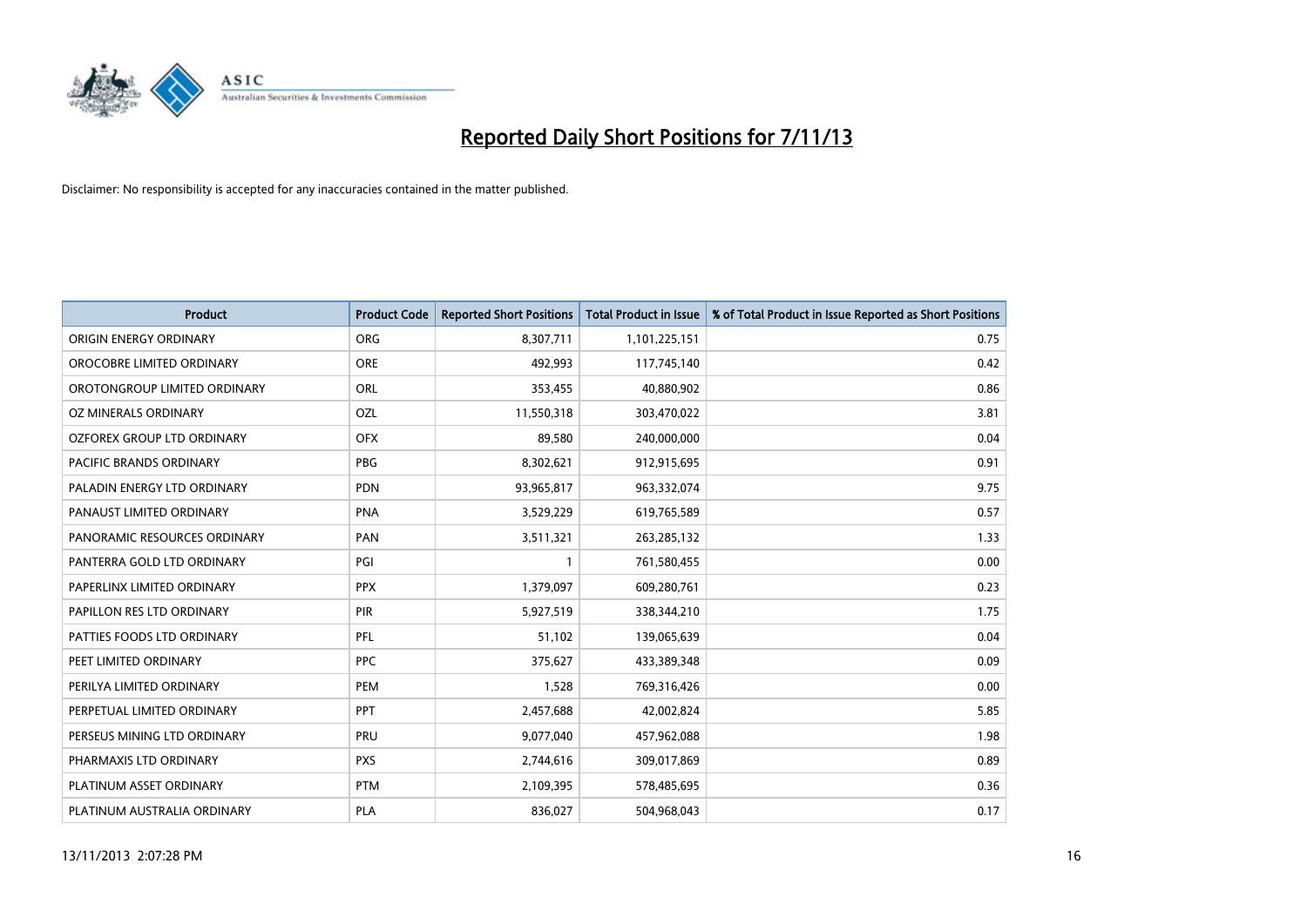

| <b>Product</b>                    | <b>Product Code</b> | <b>Reported Short Positions</b> | <b>Total Product in Issue</b> | % of Total Product in Issue Reported as Short Positions |
|-----------------------------------|---------------------|---------------------------------|-------------------------------|---------------------------------------------------------|
| PMI GOLD CORP CDI 1:1             | <b>PVM</b>          | 240,217                         | 161,862,160                   | 0.15                                                    |
| PMP LIMITED ORDINARY              | <b>PMP</b>          | 1,636,845                       | 323,781,124                   | 0.51                                                    |
| PRANA BIOTECHNOLOGY ORDINARY      | PBT                 | 294,709                         | 408,405,897                   | 0.07                                                    |
| PREMIER INVESTMENTS ORDINARY      | <b>PMV</b>          | 1,100,507                       | 155,260,478                   | 0.71                                                    |
| PRIMA BIOMED LTD ORDINARY         | <b>PRR</b>          | 44,394                          | 1,228,709,341                 | 0.00                                                    |
| PRIMARY HEALTH CARE ORDINARY      | PRY                 | 19,649,298                      | 504,956,647                   | 3.89                                                    |
| PRIME MEDIA GRP LTD ORDINARY      | <b>PRT</b>          | 908,597                         | 366,330,303                   | 0.25                                                    |
| PROGRAMMED ORDINARY               | <b>PRG</b>          | 236,769                         | 118,229,190                   | 0.20                                                    |
| <b>QANTAS AIRWAYS ORDINARY</b>    | QAN                 | 28,659,416                      | 2,196,330,250                 | 1.30                                                    |
| OBE INSURANCE GROUP ORDINARY      | <b>OBE</b>          | 13,719,169                      | 1,226,855,950                 | 1.12                                                    |
| ORXPHARMA LTD ORDINARY            | <b>QRX</b>          | 66,492                          | 144,785,606                   | 0.05                                                    |
| <b>QUBE HOLDINGS LTD ORDINARY</b> | QUB                 | 13,587,267                      | 931,433,499                   | 1.46                                                    |
| RAMELIUS RESOURCES ORDINARY       | <b>RMS</b>          | 169,047                         | 364,440,380                   | 0.05                                                    |
| RAMSAY HEALTH CARE ORDINARY       | <b>RHC</b>          | 2,148,992                       | 202,081,252                   | 1.06                                                    |
| <b>RCR TOMLINSON ORDINARY</b>     | <b>RCR</b>          | 1,673,800                       | 136,696,590                   | 1.22                                                    |
| <b>REA GROUP ORDINARY</b>         | <b>REA</b>          | 1,070,452                       | 131,714,699                   | 0.81                                                    |
| RECKON LIMITED ORDINARY           | <b>RKN</b>          | 71,616                          | 128,103,484                   | 0.06                                                    |
| RED 5 LIMITED ORDINARY            | <b>RED</b>          | 526,915                         | 688,251,008                   | 0.08                                                    |
| <b>RED FORK ENERGY ORDINARY</b>   | <b>RFE</b>          | 3,302,756                       | 499,551,719                   | 0.66                                                    |
| REDBANK ENERGY LTD ORDINARY       | <b>AEJ</b>          | 13                              | 786,287                       | 0.00                                                    |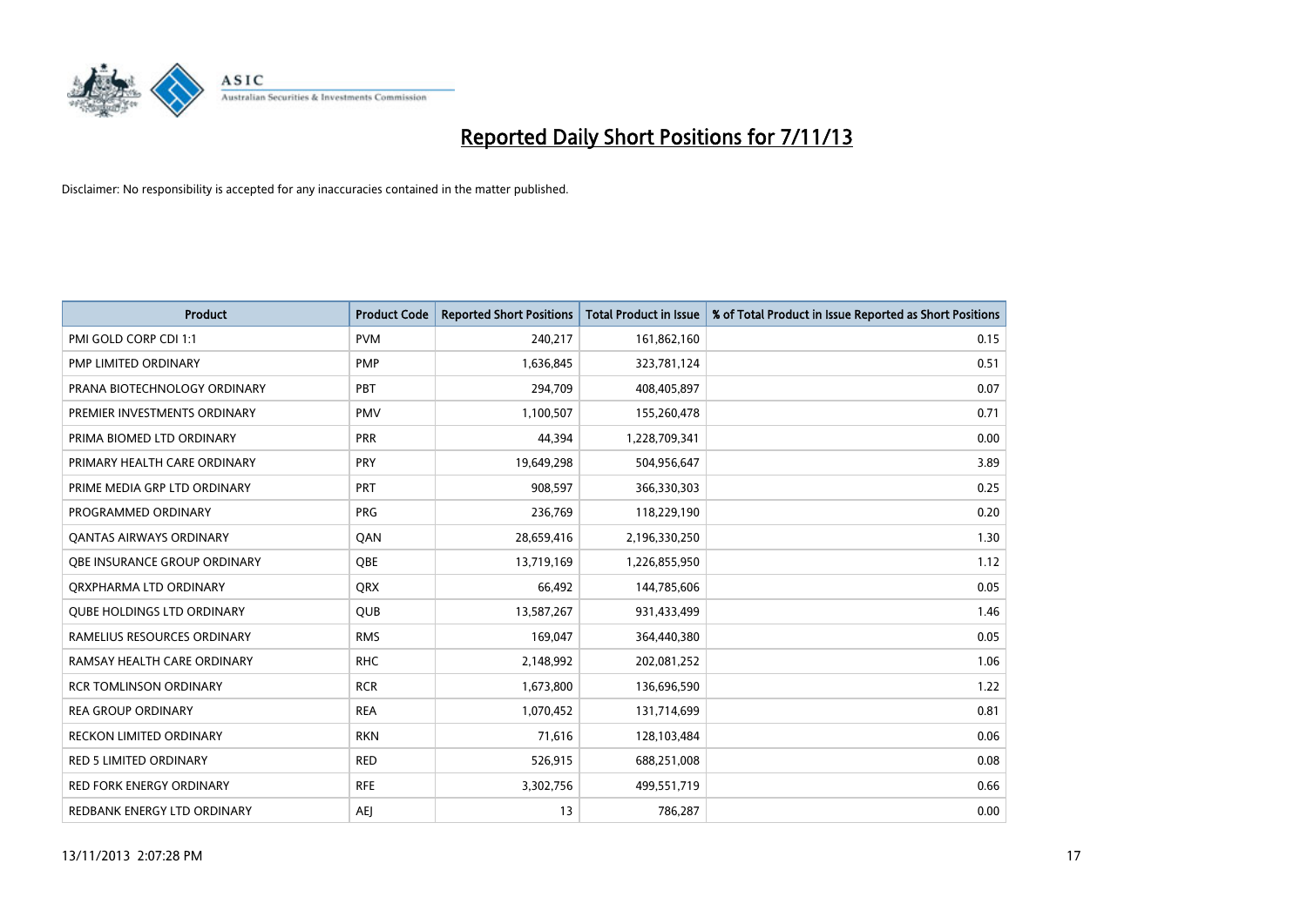

| <b>Product</b>                  | <b>Product Code</b> | <b>Reported Short Positions</b> | Total Product in Issue | % of Total Product in Issue Reported as Short Positions |
|---------------------------------|---------------------|---------------------------------|------------------------|---------------------------------------------------------|
| REECE AUSTRALIA LTD. ORDINARY   | <b>REH</b>          | 4.384                           | 99,600,000             | 0.00                                                    |
| REED RESOURCES LTD ORDINARY     | <b>RDR</b>          | 50,000                          | 523,453,895            | 0.01                                                    |
| <b>REGIS RESOURCES ORDINARY</b> | <b>RRL</b>          | 7,500,666                       | 479,592,829            | 1.56                                                    |
| RESMED INC CDI 10:1             | <b>RMD</b>          | 13,071,106                      | 1,420,542,770          | 0.92                                                    |
| <b>RESOLUTE MINING ORDINARY</b> | <b>RSG</b>          | 7,691,919                       | 640,994,224            | 1.20                                                    |
| RESOURCE EQUIP LTD ORDINARY     | <b>RQL</b>          | 5,000                           | 249,065,471            | 0.00                                                    |
| RESOURCE GENERATION ORDINARY    | <b>RES</b>          | 224,300                         | 569,396,004            | 0.04                                                    |
| RETAIL FOOD GROUP ORDINARY      | <b>RFG</b>          | 2,888,221                       | 130,381,190            | 2.22                                                    |
| REX MINERALS LIMITED ORDINARY   | <b>RXM</b>          | 3,123,524                       | 188,907,284            | 1.65                                                    |
| <b>RHG LIMITED ORDINARY</b>     | <b>RHG</b>          | 1,085                           | 308,483,177            | 0.00                                                    |
| <b>RIALTO ENERGY ORDINARY</b>   | <b>RIA</b>          | 41                              | 1,155,765,100          | 0.00                                                    |
| RIDLEY CORPORATION ORDINARY     | <b>RIC</b>          | 112,643                         | 307,817,071            | 0.04                                                    |
| RIO TINTO LIMITED ORDINARY      | <b>RIO</b>          | 5,463,835                       | 435,758,720            | 1.25                                                    |
| ROBUST RESOURCES ORDINARY       | <b>ROL</b>          | 4,000                           | 102,830,646            | 0.00                                                    |
| ROC OIL COMPANY ORDINARY        | <b>ROC</b>          | 1,135,067                       | 683,235,552            | 0.17                                                    |
| ROYAL WOLF HOLDINGS ORDINARY    | <b>RWH</b>          | 57,595                          | 100,387,052            | 0.06                                                    |
| RURALCO HOLDINGS ORDINARY       | RHL                 | 1,456                           | 55,019,284             | 0.00                                                    |
| SAI GLOBAL LIMITED ORDINARY     | SAI                 | 6,731,865                       | 210,730,820            | 3.19                                                    |
| SALMAT LIMITED ORDINARY         | <b>SLM</b>          | 998                             | 159,812,799            | 0.00                                                    |
| SAMSON OIL & GAS LTD ORDINARY   | SSN                 | 1,762,000                       | 2,547,627,193          | 0.07                                                    |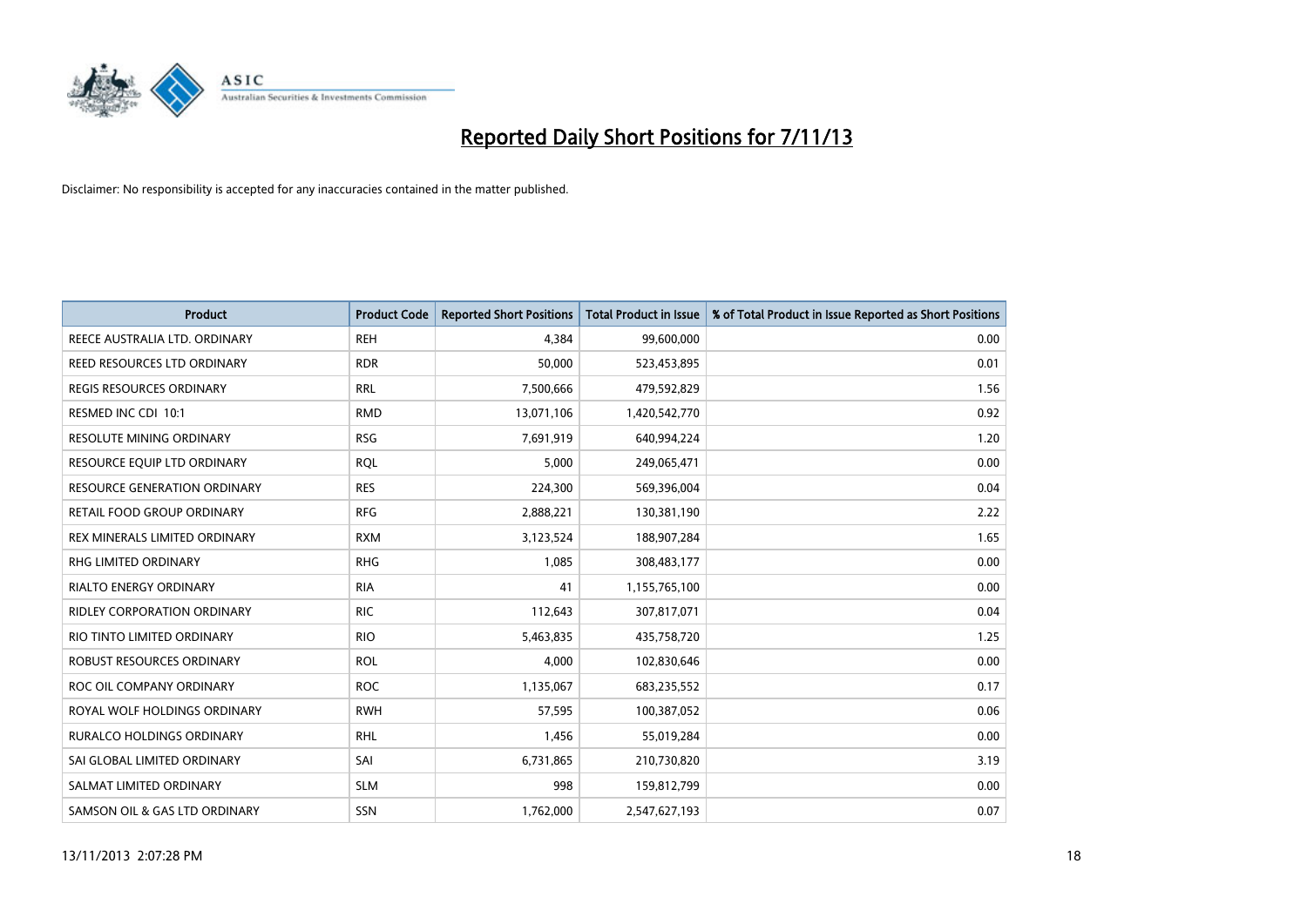

| <b>Product</b>                           | <b>Product Code</b> | <b>Reported Short Positions</b> | <b>Total Product in Issue</b> | % of Total Product in Issue Reported as Short Positions |
|------------------------------------------|---------------------|---------------------------------|-------------------------------|---------------------------------------------------------|
| SANDFIRE RESOURCES ORDINARY              | <b>SFR</b>          | 1,381,257                       | 155,640,968                   | 0.89                                                    |
| <b>SANTOS LTD ORDINARY</b>               | <b>STO</b>          | 4,023,859                       | 970,199,228                   | 0.41                                                    |
| SARACEN MINERAL ORDINARY                 | <b>SAR</b>          | 3,283,530                       | 595,263,186                   | 0.55                                                    |
| SCA PROPERTY GROUP STAPLED SECURITIES    | <b>SCP</b>          | 33,904,451                      | 642,417,140                   | 5.28                                                    |
| SEDGMAN LIMITED ORDINARY                 | <b>SDM</b>          | 296,331                         | 223,224,636                   | 0.13                                                    |
| SEEK LIMITED ORDINARY                    | <b>SEK</b>          | 13,515,250                      | 339,071,750                   | 3.99                                                    |
| SELECT HARVESTS ORDINARY                 | <b>SHV</b>          | 47,885                          | 57,815,720                    | 0.08                                                    |
| SENEX ENERGY LIMITED ORDINARY            | <b>SXY</b>          | 4,271,933                       | 1,144,008,917                 | 0.37                                                    |
| SERVICE STREAM ORDINARY                  | SSM                 | 100                             | 283,418,867                   | 0.00                                                    |
| SEVEN GROUP HOLDINGS ORDINARY            | <b>SVW</b>          | 4,933,502                       | 308,160,281                   | 1.60                                                    |
| SEVEN WEST MEDIA LTD ORDINARY            | SWM                 | 7,292,969                       | 999,160,872                   | 0.73                                                    |
| SIGMA PHARMACEUTICAL ORDINARY            | <b>SIP</b>          | 2,923,915                       | 1,125,275,419                 | 0.26                                                    |
| SILEX SYSTEMS ORDINARY                   | <b>SLX</b>          | 2,574,060                       | 170,252,909                   | 1.51                                                    |
| SILVER CHEF LIMITED ORDINARY             | SIV                 | 3,430                           | 29,333,629                    | 0.01                                                    |
| SILVER LAKE RESOURCE ORDINARY            | <b>SLR</b>          | 15,252,899                      | 437,594,758                   | 3.49                                                    |
| SIMS METAL MGMT LTD ORDINARY             | SGM                 | 12,932,362                      | 204,343,252                   | 6.33                                                    |
| SINGAPORE TELECOMM. CHESS DEPOSITARY INT | SGT                 | 737,288                         | 155,334,918                   | 0.47                                                    |
| SINO GAS ENERGY ORDINARY                 | <b>SEH</b>          | 1,859                           | 1,259,551,088                 | 0.00                                                    |
| SIRIUS RESOURCES NL ORDINARY             | <b>SIR</b>          | 7,053,285                       | 227,770,167                   | 3.10                                                    |
| SIRTEX MEDICAL ORDINARY                  | <b>SRX</b>          | 492,742                         | 56,108,439                    | 0.88                                                    |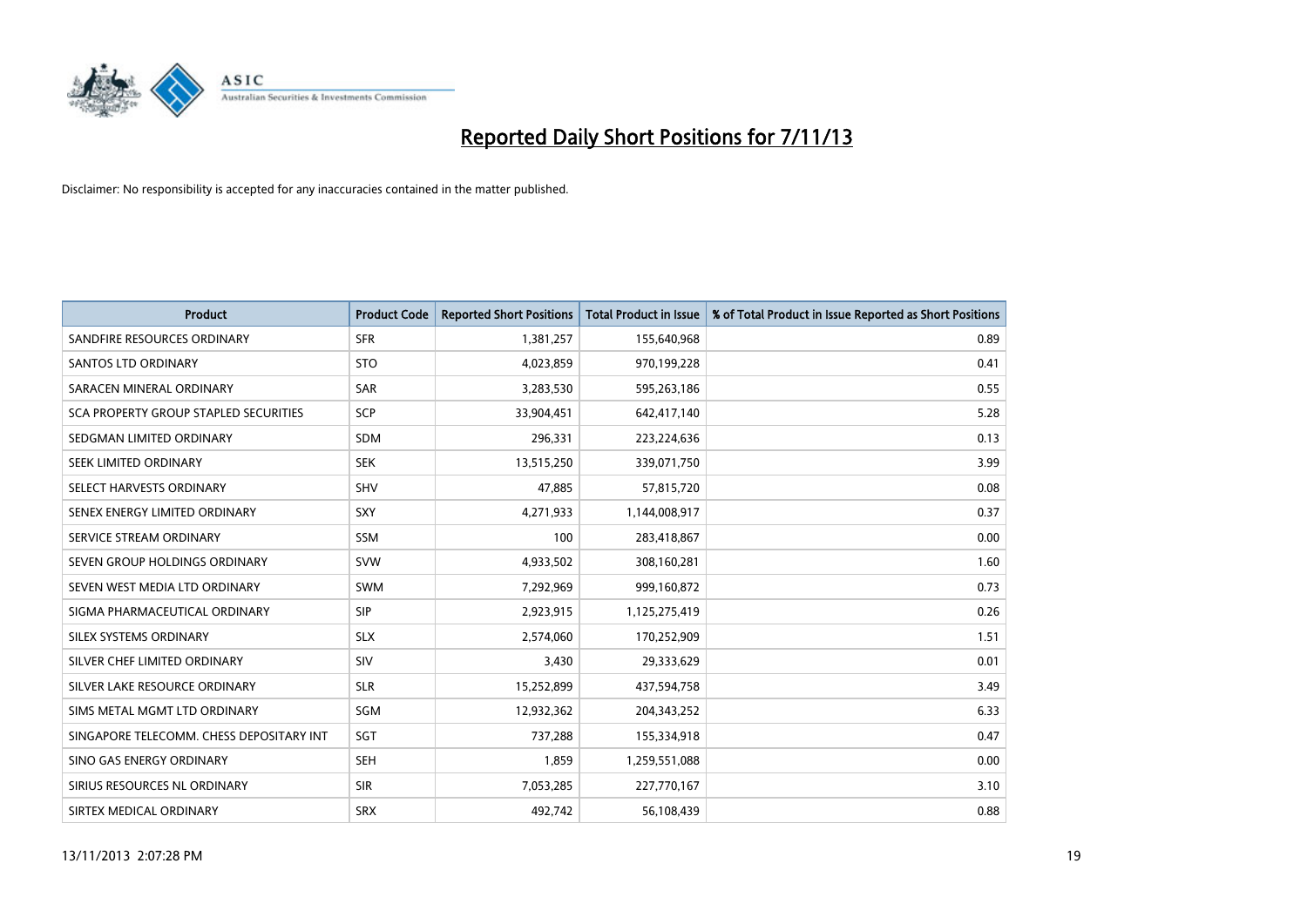

| <b>Product</b>                           | <b>Product Code</b> | <b>Reported Short Positions</b> | <b>Total Product in Issue</b> | % of Total Product in Issue Reported as Short Positions |
|------------------------------------------|---------------------|---------------------------------|-------------------------------|---------------------------------------------------------|
| SKILLED GROUP LTD ORDINARY               | <b>SKE</b>          | 5,663,088                       | 233,871,364                   | 2.42                                                    |
| SKY NETWORK ORDINARY                     | <b>SKT</b>          | 29,947                          | 389,139,785                   | 0.01                                                    |
| SKYCITY ENT GRP LTD ORDINARY             | <b>SKC</b>          | 1,071,400                       | 580,016,676                   | 0.18                                                    |
| <b>SLATER &amp; GORDON ORDINARY</b>      | SGH                 | 77,066                          | 201,758,096                   | 0.04                                                    |
| SMS MANAGEMENT, ORDINARY                 | <b>SMX</b>          | 3,401,442                       | 70,099,763                    | 4.85                                                    |
| SONIC HEALTHCARE ORDINARY                | SHL                 | 4,724,923                       | 400,420,556                   | 1.18                                                    |
| SOUL PATTINSON (W.H) ORDINARY            | SOL                 | 99,149                          | 239,395,320                   | 0.04                                                    |
| SOUTH BOULDER MINES ORDINARY             | <b>STB</b>          | $\mathbf{1}$                    | 127,952,826                   | 0.00                                                    |
| SP AUSNET STAPLED SECURITIES             | SPN                 | 31,931,372                      | 3,376,325,523                 | 0.95                                                    |
| SPARK INFRASTRUCTURE STAPLED NOTE & UNIT | SKI                 | 49,393,880                      | 1,326,734,264                 | 3.72                                                    |
| SPDR 200 FUND ETF UNITS                  | <b>STW</b>          | 101,487                         | 44,278,688                    | 0.23                                                    |
| SPDR 200 RESOURCES ETF UNITS             | <b>OZR</b>          | 69,467                          | 1,501,132                     | 4.63                                                    |
| SPDR SMALL ORDS ETF UNITS                | SSO                 | 199,596                         | 800,855                       | 24.92                                                   |
| SPECIALTY FASHION ORDINARY               | <b>SFH</b>          | 94,540                          | 192,236,121                   | 0.05                                                    |
| ST BARBARA LIMITED ORDINARY              | <b>SBM</b>          | 8,324,430                       | 488,074,077                   | 1.71                                                    |
| STARPHARMA HOLDINGS ORDINARY             | SPL                 | 14,761,549                      | 284,164,948                   | 5.19                                                    |
| STEADFAST GROUP LTD ORDINARY             | SDF                 | 167,391                         | 500,873,408                   | 0.03                                                    |
| STHN CROSS MEDIA ORDINARY                | <b>SXL</b>          | 9,499,375                       | 705,099,800                   | 1.35                                                    |
| STOCKLAND UNITS/ORD STAPLED              | SGP                 | 12,973,708                      | 2,305,750,747                 | 0.56                                                    |
| STRAITS RES LTD. ORDINARY                | <b>SRQ</b>          | 31,522                          | 1,164,150,159                 | 0.00                                                    |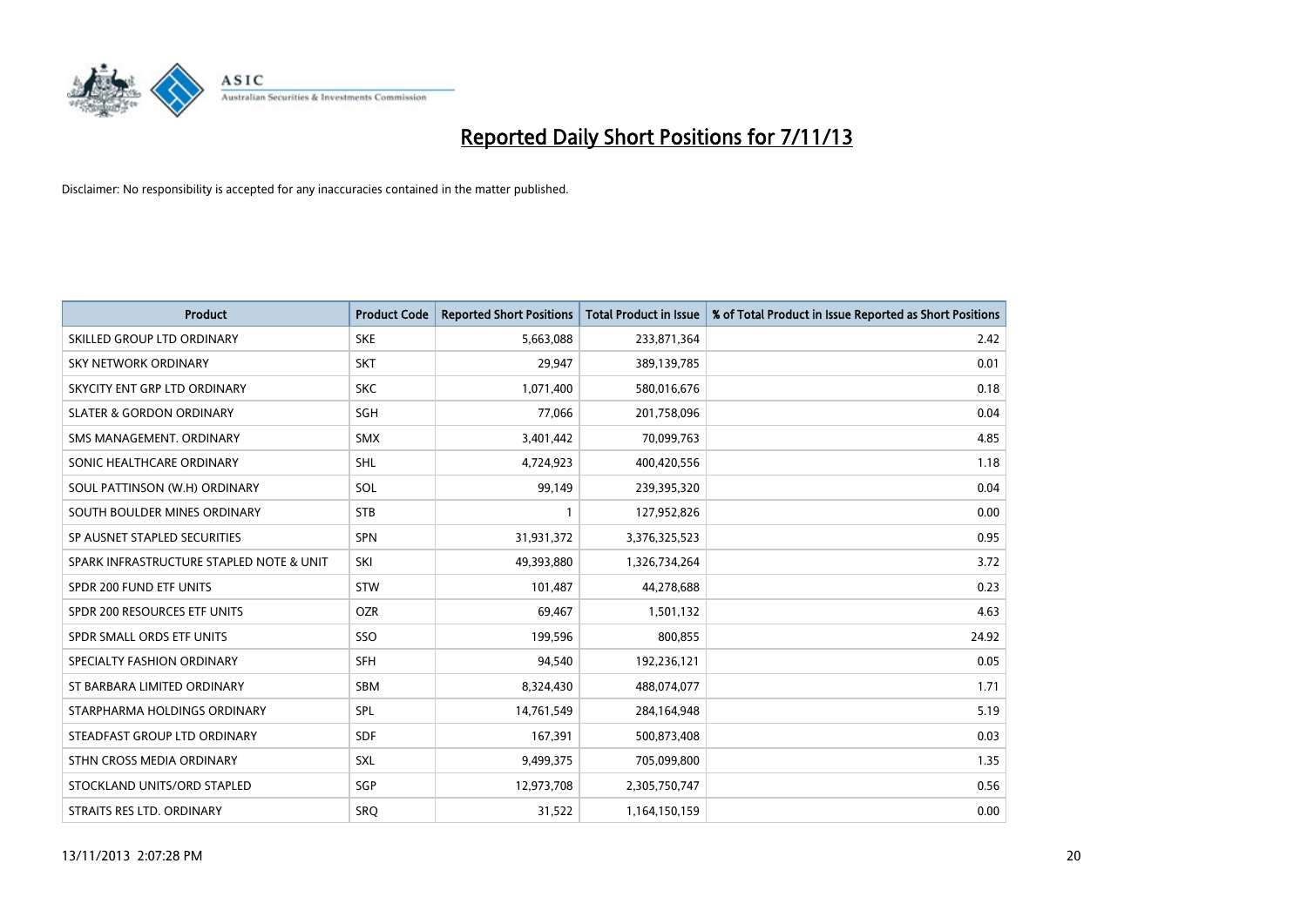

| <b>Product</b>                   | <b>Product Code</b> | <b>Reported Short Positions</b> | <b>Total Product in Issue</b> | % of Total Product in Issue Reported as Short Positions |
|----------------------------------|---------------------|---------------------------------|-------------------------------|---------------------------------------------------------|
| STRIKE ENERGY LTD ORDINARY       | <b>STX</b>          | 5,000                           | 706,519,664                   | 0.00                                                    |
| STW COMMUNICATIONS ORDINARY      | SGN                 | 1,373,374                       | 403,828,512                   | 0.34                                                    |
| SUNCORP GROUP LTD ORDINARY       | <b>SUN</b>          | 3,480,865                       | 1,286,600,980                 | 0.27                                                    |
| SUNDANCE ENERGY ORDINARY         | <b>SEA</b>          | 696,426                         | 462,611,982                   | 0.15                                                    |
| SUNDANCE RESOURCES ORDINARY      | SDL                 | 52,479,318                      | 3,073,110,985                 | 1.71                                                    |
| SUNLAND GROUP LTD ORDINARY       | <b>SDG</b>          | 33,895                          | 181,710,087                   | 0.02                                                    |
| SUPER RET REP LTD ORDINARY       | <b>SUL</b>          | 1,241,781                       | 196,731,620                   | 0.63                                                    |
| SYD AIRPORT STAPLED US PROHIBIT. | <b>SYD</b>          | 22,271,627                      | 2,194,322,759                 | 1.01                                                    |
| SYRAH RESOURCES ORDINARY         | <b>SYR</b>          | 2,682,931                       | 148,380,123                   | 1.81                                                    |
| TABCORP HOLDINGS LTD ORDINARY    | <b>TAH</b>          | 20,273,211                      | 754,274,706                   | 2.69                                                    |
| TANAMI GOLD NL ORDINARY          | <b>TAM</b>          | 178,918                         | 587,548,523                   | 0.03                                                    |
| TAP OIL LIMITED ORDINARY         | <b>TAP</b>          | 205,323                         | 241,608,606                   | 0.08                                                    |
| TASSAL GROUP LIMITED ORDINARY    | <b>TGR</b>          | 65,051                          | 146,507,029                   | 0.04                                                    |
| <b>TATTS GROUP LTD ORDINARY</b>  | <b>TTS</b>          | 11,066,812                      | 1,416,867,821                 | 0.78                                                    |
| TELECOM CORPORATION ORDINARY     | <b>TEL</b>          | 4,101,444                       | 1,822,303,137                 | 0.23                                                    |
| TELSTRA CORPORATION. ORDINARY    | <b>TLS</b>          | 9,503,776                       | 12,443,074,357                | 0.08                                                    |
| TEN NETWORK HOLDINGS ORDINARY    | <b>TEN</b>          | 131,535,414                     | 2,586,970,845                 | 5.08                                                    |
| TERANGA GOLD CORP CDI 1:1        | <b>TGZ</b>          | 888,220                         | 171,519,816                   | 0.52                                                    |
| TFS CORPORATION LTD ORDINARY     | <b>TFC</b>          | 166,177                         | 279,621,829                   | 0.06                                                    |
| THE REJECT SHOP ORDINARY         | <b>TRS</b>          | 2,049,687                       | 28,826,248                    | 7.11                                                    |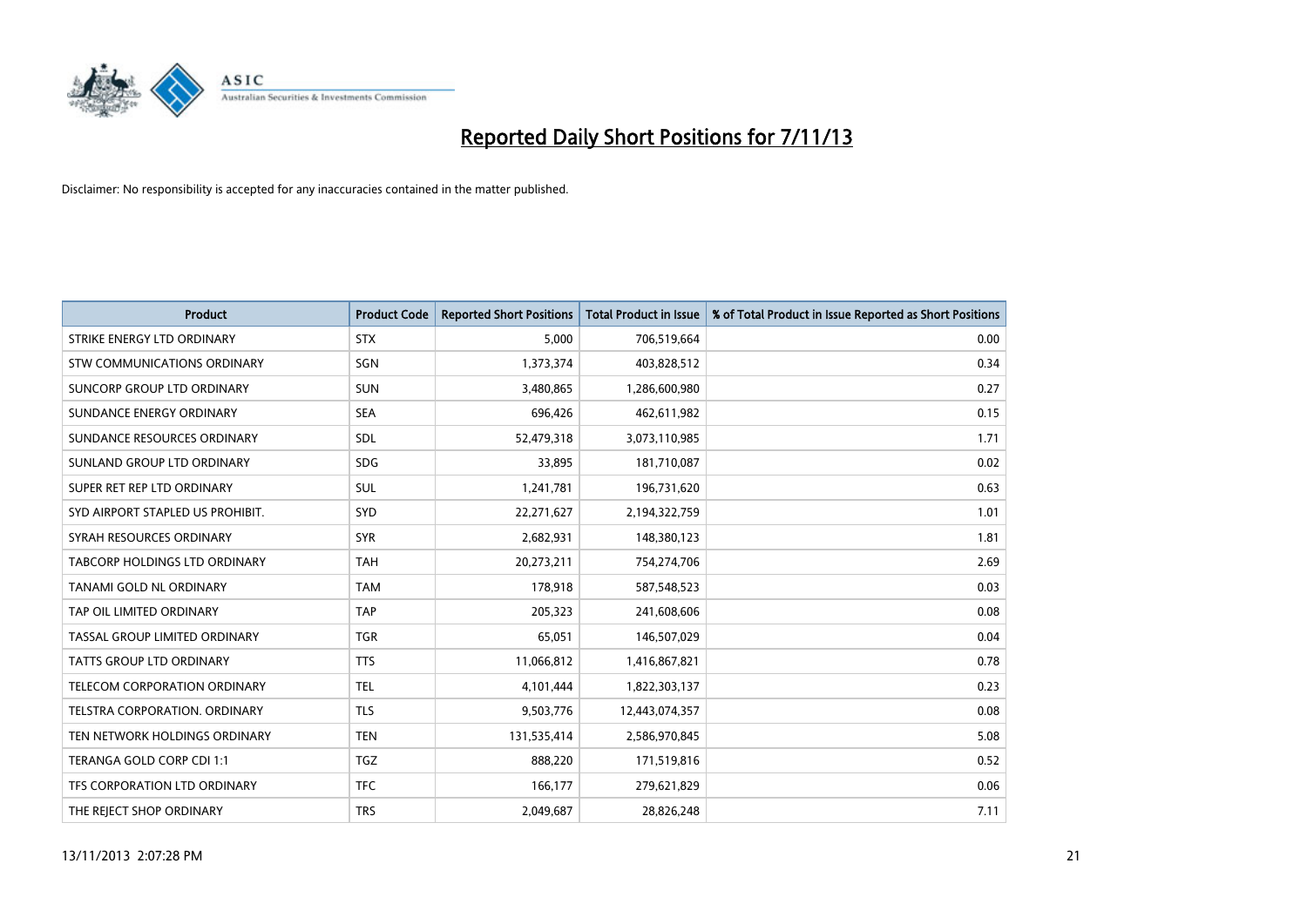

| <b>Product</b>                        | <b>Product Code</b> | <b>Reported Short Positions</b> | <b>Total Product in Issue</b> | % of Total Product in Issue Reported as Short Positions |
|---------------------------------------|---------------------|---------------------------------|-------------------------------|---------------------------------------------------------|
| THE TRUST COMP LTD ORDINARY           | <b>TRU</b>          | 10,000                          | 33,657,334                    | 0.03                                                    |
| THORN GROUP LIMITED ORDINARY          | TGA                 | 48,043                          | 148,897,155                   | 0.03                                                    |
| <b>TIGER RESOURCES ORDINARY</b>       | <b>TGS</b>          | 7,554,581                       | 674,770,269                   | 1.12                                                    |
| TITAN ENERGY SERVICE ORDINARY         | <b>TTN</b>          | 74,823                          | 48,516,175                    | 0.15                                                    |
| TOLL HOLDINGS LTD ORDINARY            | <b>TOL</b>          | 25,959,794                      | 717,133,875                   | 3.62                                                    |
| TORO ENERGY LIMITED ORDINARY          | <b>TOE</b>          | 139,845                         | 1,041,936,676                 | 0.01                                                    |
| TOX FREE SOLUTIONS ORDINARY           | <b>TOX</b>          | 1,309,291                       | 133,222,359                   | 0.98                                                    |
| TPG TELECOM LIMITED ORDINARY          | <b>TPM</b>          | 2,638,460                       | 793,808,141                   | 0.33                                                    |
| <b>TRADE ME GROUP ORDINARY</b>        | <b>TME</b>          | 608,465                         | 396,261,129                   | 0.15                                                    |
| <b>TRANSFIELD SERVICES ORDINARY</b>   | <b>TSE</b>          | 42,913,154                      | 512,457,716                   | 8.37                                                    |
| TRANSPACIFIC INDUST. ORDINARY         | <b>TPI</b>          | 21,003,694                      | 1,578,563,490                 | 1.33                                                    |
| TRANSURBAN GROUP TRIPLE STAPLED SEC.  | TCL                 | 2,732,752                       | 1,485,500,376                 | 0.18                                                    |
| TREASURY GROUP ORDINARY               | <b>TRG</b>          | 25,914                          | 23,070,755                    | 0.11                                                    |
| TREASURY WINE ESTATE ORDINARY         | <b>TWE</b>          | 27,551,335                      | 647,227,144                   | 4.26                                                    |
| TROY RESOURCES LTD ORDINARY           | <b>TRY</b>          | 371,430                         | 167,730,292                   | 0.22                                                    |
| TWENTY-FIRST FOX INC A NON-VOTING CDI | <b>FOXLV</b>        | 1,111,446                       | 15,860,144                    | 7.01                                                    |
| TWENTY-FIRST FOX INC B VOTING CDI     | <b>FOX</b>          | 538,684                         | 209,205,592                   | 0.26                                                    |
| UGL LIMITED ORDINARY                  | UGL                 | 20,043,653                      | 166,511,240                   | 12.04                                                   |
| UNILIFE CORPORATION CDI 6:1           | <b>UNS</b>          | 1,788,014                       | 284,039,004                   | 0.63                                                    |
| UXC LIMITED ORDINARY                  | <b>UXC</b>          | 537,208                         | 315,397,202                   | 0.17                                                    |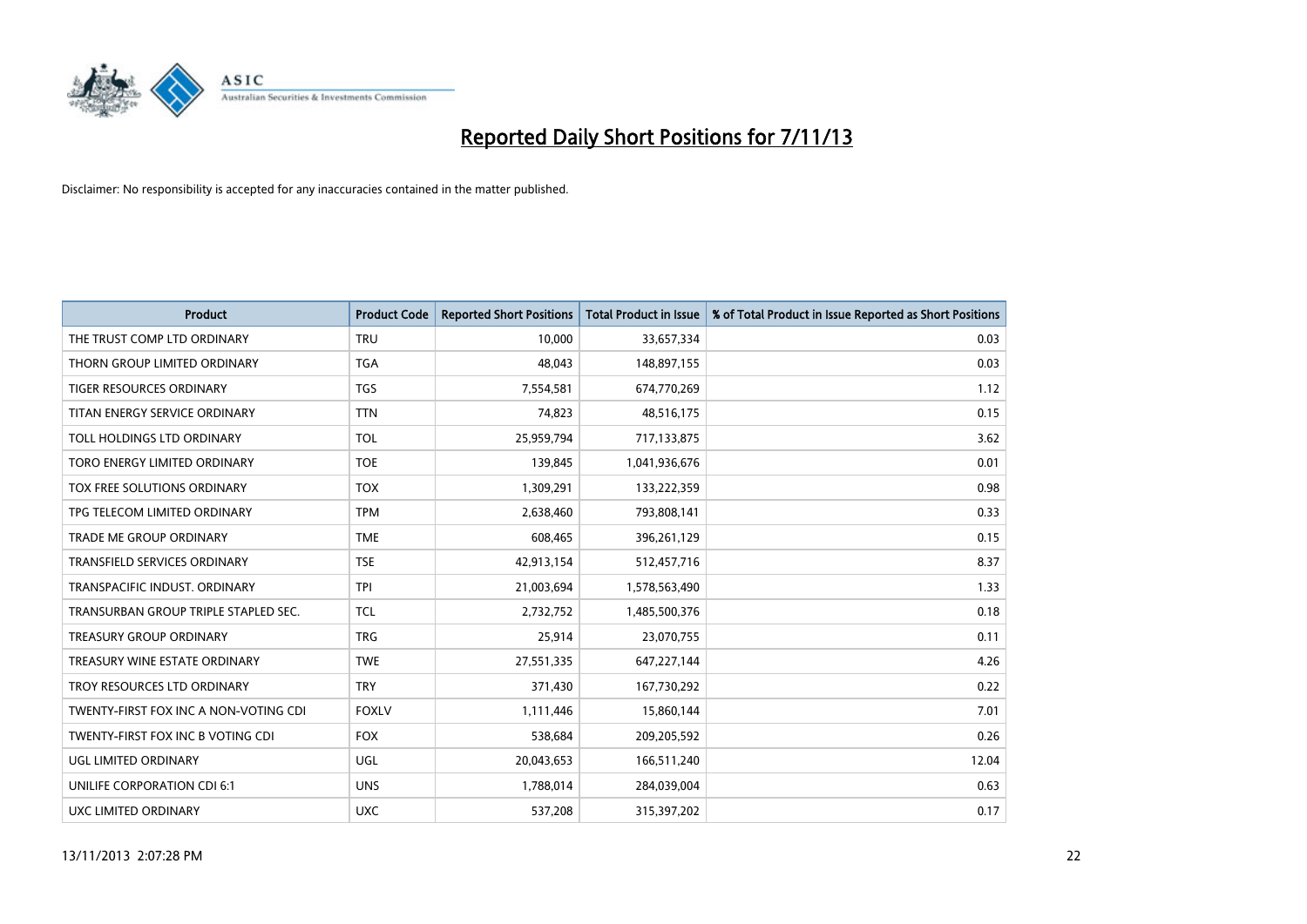

| <b>Product</b>                         | <b>Product Code</b> | <b>Reported Short Positions</b> | <b>Total Product in Issue</b> | % of Total Product in Issue Reported as Short Positions |
|----------------------------------------|---------------------|---------------------------------|-------------------------------|---------------------------------------------------------|
| <b>VENTURE MINERALS ORDINARY</b>       | <b>VMS</b>          | 193,000                         | 287,320,170                   | 0.07                                                    |
| VILLAGE ROADSHOW LTD ORDINARY          | <b>VRL</b>          | 382,109                         | 159,486,203                   | 0.24                                                    |
| <b>VIRGIN AUS HLDG LTD ORDINARY</b>    | <b>VAH</b>          | 133,886,133                     | 2,589,840,317                 | 5.17                                                    |
| <b>VIRTUS HEALTH LTD ORDINARY</b>      | <b>VRT</b>          | 9,181                           | 79,536,601                    | 0.01                                                    |
| <b>VISION EYE INSTITUTE ORDINARY</b>   | <b>VEI</b>          | 159,571                         | 160,657,741                   | 0.10                                                    |
| WARRNAMBOOL CHEESE ORDINARY            | <b>WCB</b>          | 14,563                          | 55,969,511                    | 0.03                                                    |
| WATPAC LIMITED ORDINARY                | <b>WTP</b>          | 6,063                           | 184,332,526                   | 0.00                                                    |
| WEBJET LIMITED ORDINARY                | <b>WEB</b>          | 2,672,991                       | 79,397,959                    | 3.37                                                    |
| <b>WESFARMERS LIMITED ORDINARY</b>     | <b>WES</b>          | 31,460,511                      | 1,006,690,979                 | 3.13                                                    |
| WESFARMERS LIMITED PARTIALLY PROTECTED | <b>WESN</b>         | 406,744                         | 150,502,619                   | 0.27                                                    |
| WESTERN AREAS LTD ORDINARY             | <b>WSA</b>          | 20,185,451                      | 196,862,806                   | 10.25                                                   |
| WESTERN DESERT RES. ORDINARY           | <b>WDR</b>          | 3,813,271                       | 410,176,629                   | 0.93                                                    |
| WESTFIELD GROUP ORD/UNIT STAPLED SEC   | <b>WDC</b>          | 5,035,336                       | 2,113,501,814                 | 0.24                                                    |
| WESTFIELD RETAIL TST UNIT STAPLED      | <b>WRT</b>          | 12,917,856                      | 2,995,945,800                 | 0.43                                                    |
| WESTPAC BANKING CORP ORDINARY          | <b>WBC</b>          | 25,855,784                      | 3,109,048,309                 | 0.83                                                    |
| WHITE ENERGY COMPANY ORDINARY          | <b>WEC</b>          | 10,463                          | 322,974,494                   | 0.00                                                    |
| WHITEHAVEN COAL ORDINARY               | <b>WHC</b>          | 88,428,363                      | 1,025,692,710                 | 8.62                                                    |
| WIDE BAY AUST LTD ORDINARY             | <b>WBB</b>          | 27,594                          | 36,238,600                    | 0.08                                                    |
| WINDIMURRA VANADIUM ORDINARY           | <b>WVL</b>          | 20,461                          | 19,284,366                    | 0.11                                                    |
| WOODSIDE PETROLEUM ORDINARY            | <b>WPL</b>          | 2,835,413                       | 823,910,657                   | 0.34                                                    |